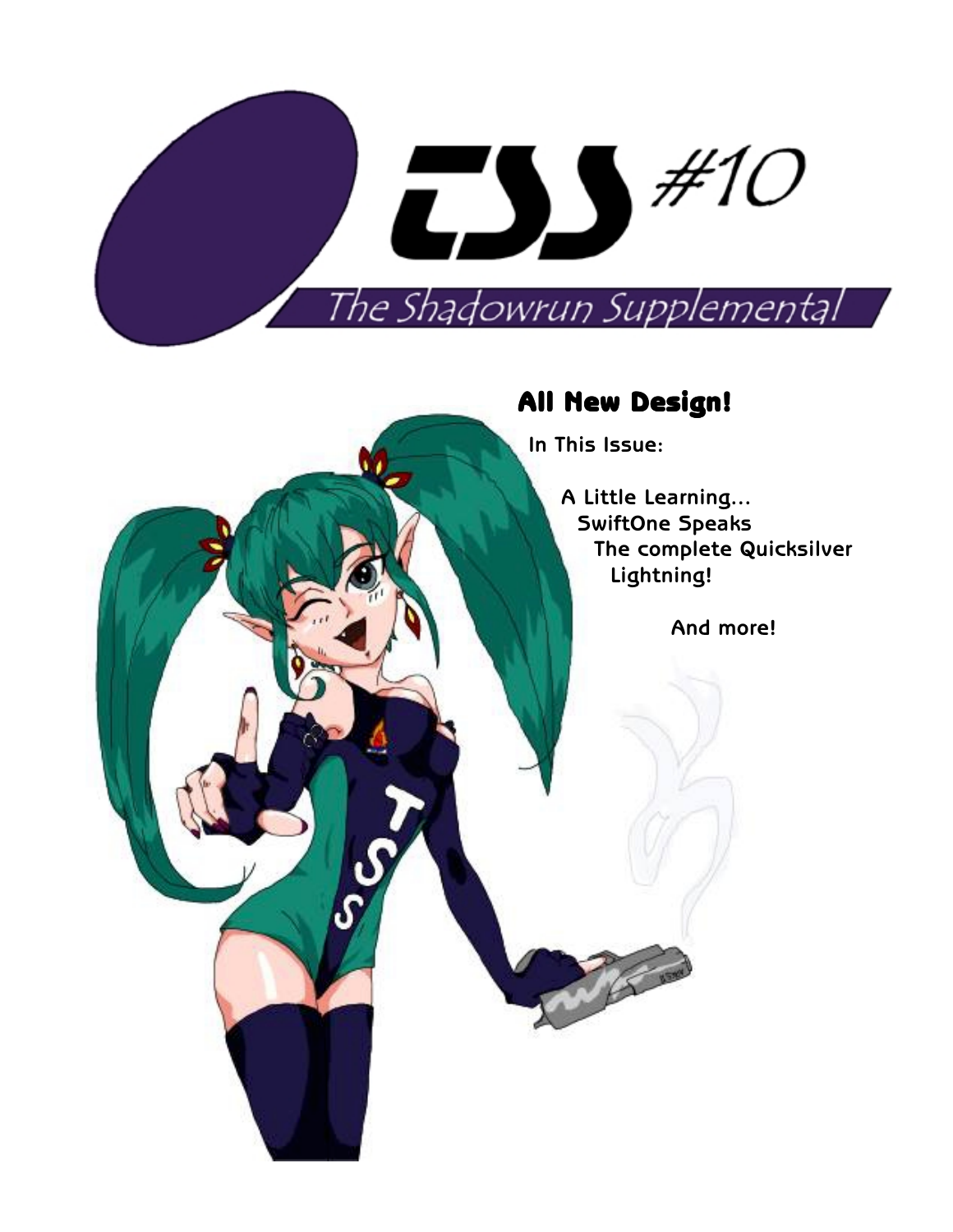# **Table of Contents**

| Editorial Verbiage  3                                            |  |
|------------------------------------------------------------------|--|
|                                                                  |  |
| A Little Learning  4                                             |  |
|                                                                  |  |
|                                                                  |  |
| Quicksilver Lightning  6                                         |  |
| <b>QTTV News Tonight: Shadows of Crime  17</b>                   |  |
| <b>Sprawl Gangs: The Crash Hammers  17</b>                       |  |
|                                                                  |  |
|                                                                  |  |
|                                                                  |  |
|                                                                  |  |
| <b>Initiation Rituals ----------------------------------- 18</b> |  |
|                                                                  |  |
|                                                                  |  |
|                                                                  |  |
|                                                                  |  |
|                                                                  |  |
|                                                                  |  |
| Prevention: Are they who they say they are? 20                   |  |
|                                                                  |  |
| The SecuriTech SIN and Credstick Checker ---- 20                 |  |
| Defense: Protecting Yourself on the Streets - 21                 |  |

| Holdup FlashPak ----------------------------------- 22  |  |
|---------------------------------------------------------|--|
| PANICBUTTON Shortcut ---------------------------- 22    |  |
| Credstick Invalidation Switch -------------------- 23   |  |
| Safety: Bodyguard Drones  23                            |  |
|                                                         |  |
| SecuriTech Commsole ----------------------------- 23    |  |
| Bodyguard Expert System ----------------------- 24      |  |
| Additional Accessories ----------------------------- 25 |  |
|                                                         |  |
|                                                         |  |
| SwiftOnes 5 Point Scale  26                             |  |
|                                                         |  |
|                                                         |  |
| The Terminus Experiment 27                              |  |
|                                                         |  |
|                                                         |  |
|                                                         |  |
| Shadowrun Companion  29                                 |  |
| Magic in the Shadows  30                                |  |
|                                                         |  |
|                                                         |  |

# **Legalities**

This magazine is in no way endorsed nor produced by FASA Corporation. Shadowrun and Matrix, are copyrights of FASA (1989 to the present date.). The staff of The Shadowrun Supplemental and the original authors of each article have no intent infringe on FASAs intellectual property and rights. FASA has not read this material in advance, and as such, none o f this material is approved by FASA.

# **Copyrights**

All contents are copyright (1999) by their original authors. The compilation of material is copyright 1999 by Adam Jury.

# **Redistribution**

This magazine may not be reproduced in any other computer format without my permission, nor may it be archived on any other computer system or internet site without my permission. Edited versions may not be distributed, it may be edited only for your personal use and within your own gaming group. For example, you can edit out the reviews if you want to print a copy to give to your players, but you can't edit out the reviews and put it on your web site, send it to a friend, etc.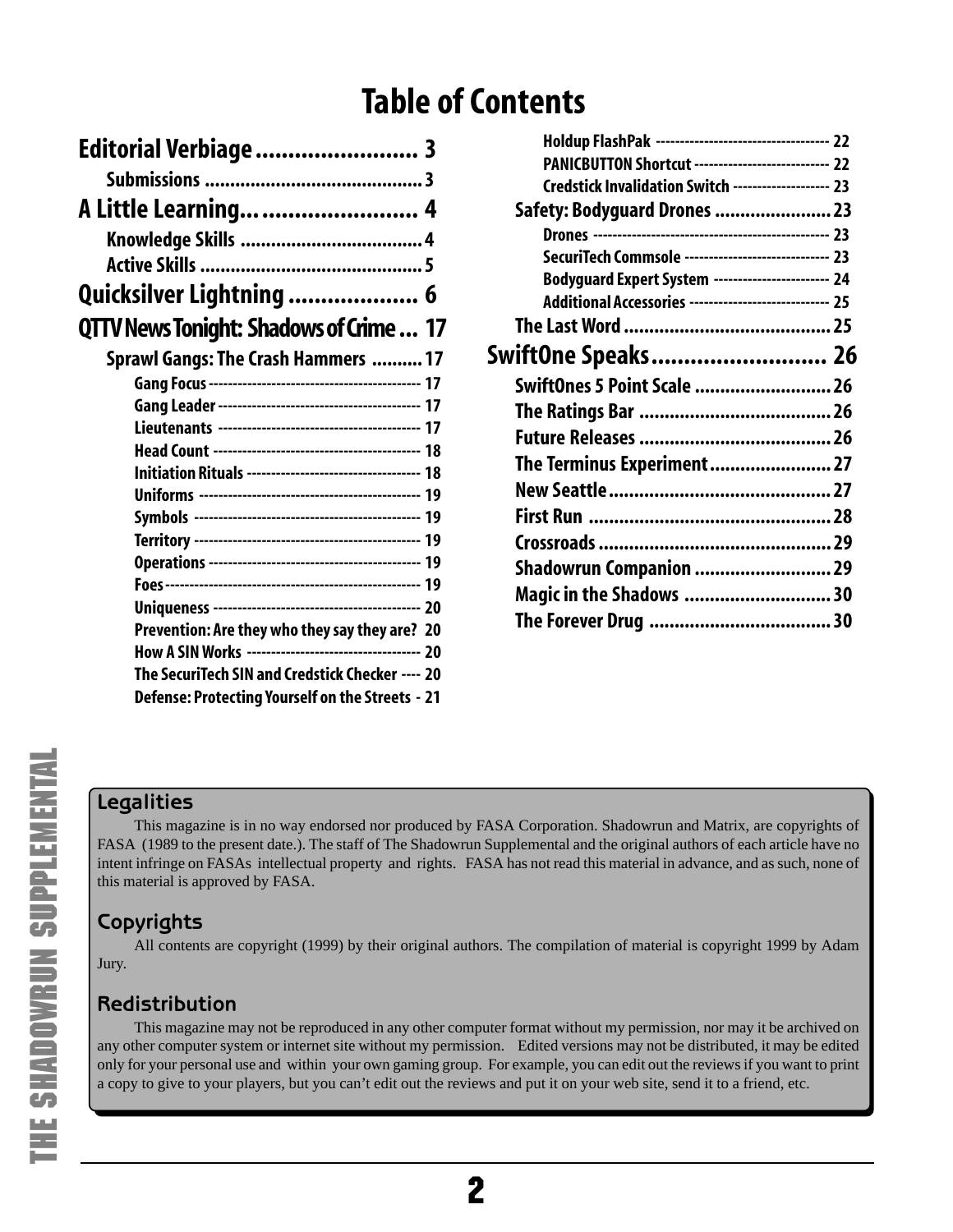# <span id="page-2-0"></span>**Editorial Verbiage**

Welcome to #10. This is the big one - the giant move up to double digits. Ordinarily that would be cause to celebrate, but this is extra special, because with this issue I've taken what will hopefully be the big steps in pushing this magazine to greater heights.

No longer do I say I when I refer to the future of the magazine, or when I talk about reading your submission and getting back to you, I now say we. For the first time in the two plus years since starting TSS, the magazine has a staff. It has more structure than it as ever had before. It has a future should I decide I no longer wish to work on the magazine. The changes have revitalized my outlook towards the magazine, and I look forward to working on many more issues. It's a long way until triple digits, though..

It also means I get the chance to delegate a bit of work around, which I'm sure the people who send in submissions and then don't hear back from me for weeks at a time appreciate. I also have some more organization on my end regarding this, so those problems should be left in the dust.

Something else that's important to some readers - there is no longer a Word or RTF version of the magazine. The reason for that is simple - issues 1 through 9 were compiled in Word '95 and '97, so distributing the Word/RTF version was no problem. The magazine is now compiled in Adobe Pagemaker, which does not produce those types of files. I apologize for this, but those of you who use MS Word know that it can be a difficult program at the best of times, and I've run out of patience with it.

I want to give a special thanks to the people who have been so instrumental and encouraging during these last few months, and who helped so much with this issue. You guys and gals know who you are, and I'm doubling your pay! Unfortunately, double nothing is still nothing, but I love ya!

### **Submissions**

Submissions to The Shadowrun Supplemental fall into 3 categories now. The procedure for making submissions is relatively the same in each category, but there are a few small differences.

All submissions and queries should be sent to [adamj@shadowrun.html.com](mailto:adamj@shadowrun.html.com) Please ensure that this email is plain text only, with no attachments. If you have a version in another format that you would prefer to use (Such as a Word document, HTML, etc.), please send an email asking for further instructions.

 • "Regular" articles – These are stand-alone articles that are not part of a regular feature or column and will be published entirely in one issue. Please send a short summary of the article and wait for initial feedback before sending the full article.

 • Miscellaneous "Stuff" – These are things such as spells, cyberware, other gear, short plot ideas (Less than one page), and basically anything else that doesn't make a full article in itself, but would be placed with other similar items to make a full article. Simply email these pieces to the address above. Be aware that while we may not use your piece in the forthcoming issue, it will be kept in our archives until we get the chance to use it.

 • Regular Features – These include things like **"SwiftOne Speaks"**, and "**A Little Learning... ... is a dangerous thing!**". In order for us to consider adding you as a full time staff member with a article in every issue, we need 3 sample articles on your chosen topic, as well as a commitment to a full years worth of articles (A total of 6). Please send a query email before sending the sample articles.

If you're not quite sure what category your submission fits in, or have further questions, go right ahead and email me at [adamj@shadorwun.html.com](mailto:adamj@shadowrun.html.com), or send me a ICQ message, my UIN is 2350330.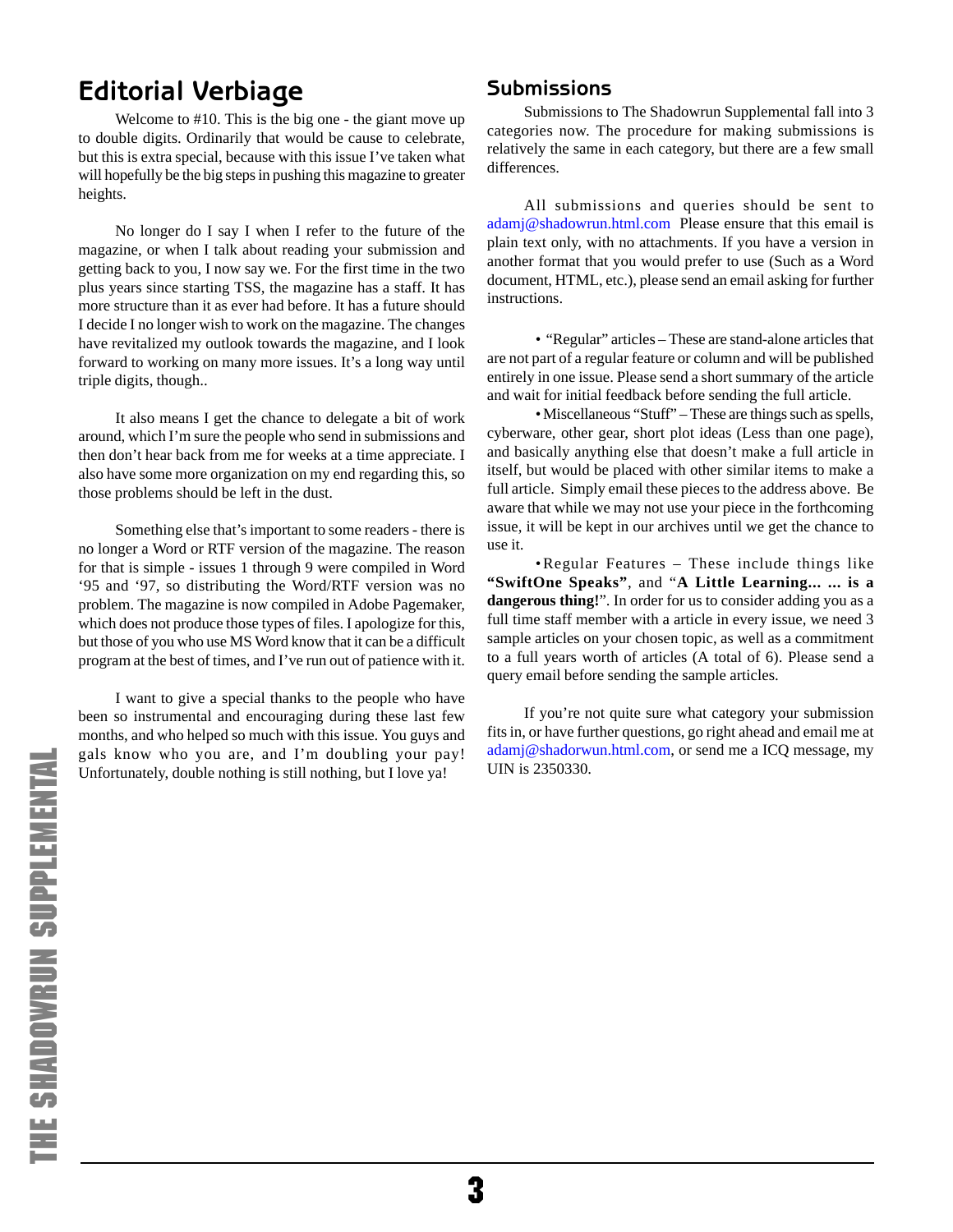#### <span id="page-3-0"></span>Greetings.

One of the best things about Shadowrun 3rd Edition, in my humble opinion, is the revised skill system. In particular, the definition and array of Knowledge skills suddenly makes them very attractive to characters. Unfortunately, there's very little material presented in the main rules, about the benefits of any given Knowledge skill - why you should spend the points on it, and what use it is to your character other than 'background flavour'.

This column aims to present several new skills every issue, with a description of what each skill allows you to do - finally, a reason to pay attentionto your character's Knowledge skills! In addition, there will be a small selection of new, expanded, or revised Active skills.

Are you sitting comfortably? Then let's begin...

# **Knowledge Skills**

#### **Architecture (Intelligence)**

The Architecture skill covers many aspects of building design and layout, including interior design, layout and occupational health & safety issues. Of particular relevance to a shadowrunner is the ability this skill grants to assess building exteriors and interiors. It can be used, for example, when analyzing blueprints to find accesses into a building. Characters may also use this skill when inside a building to reasonably predict the location andlayout of guard points, amenities, fuse boxes, air conditioning vents, fire escapes, and the like. It is also applicable in the use of mapsofts and orientationsystems.

Default: Structural Engineering

Specializations: By culture, by building type (EG: residential, office space, shopping complex), by building density (low/medium/high density).

### **Linguistics (Intelligence)**

Rather than knowledge of any specific language, this skill represents knowledge of grammar, language evolution, and etymology. It may be used as a Complementary skill when defaulting from one language to another. For example, if a character has skill in French but not Italian, they may make a Complementary Linguistics test when defaulting from French to Italian. This represents the advantage in knowing language structure, evolution, and formation when extrapolating meaning from semi-familiar languages.

Specializations: By language group (see SR3)

### **Political Science (Intelligence)**

This skill covers a wide range of political knowledge. It grants a reasonable knowledge of political theory and practice, the current political climate and situation, and political history of the last 1000 years. In appropriate situations, this skill may be used as a Complementary Skill for Negotiation or Etiquette Tests, at the discretion of the gamemaster.

Specializations: By country, by continent, by historical period, by faction

#### **Security Devices (Intelligence)**

 This skill allows knowledge of individual security devices and sensors, and their strengths and limitations. It allows characters to recognize individual devices of a particular type, and remember facts relating to that device. For example, this skill could be used to recognize the 'black box' in the corner as the housing of a Sentry Gun emplacement. Equally, a character with this skill might recognize a security camera as being a particular model, with particular strengths and weaknesses (perhaps good range, poor resolution, or a wide viewing window), allowing the character to exploit any weaknesses that present themselves. Use of this skill should be carefully monitored by the gamemaster to avoid abuse.

Default: Security Systems

Specializations: Detection measures, weapons emplacements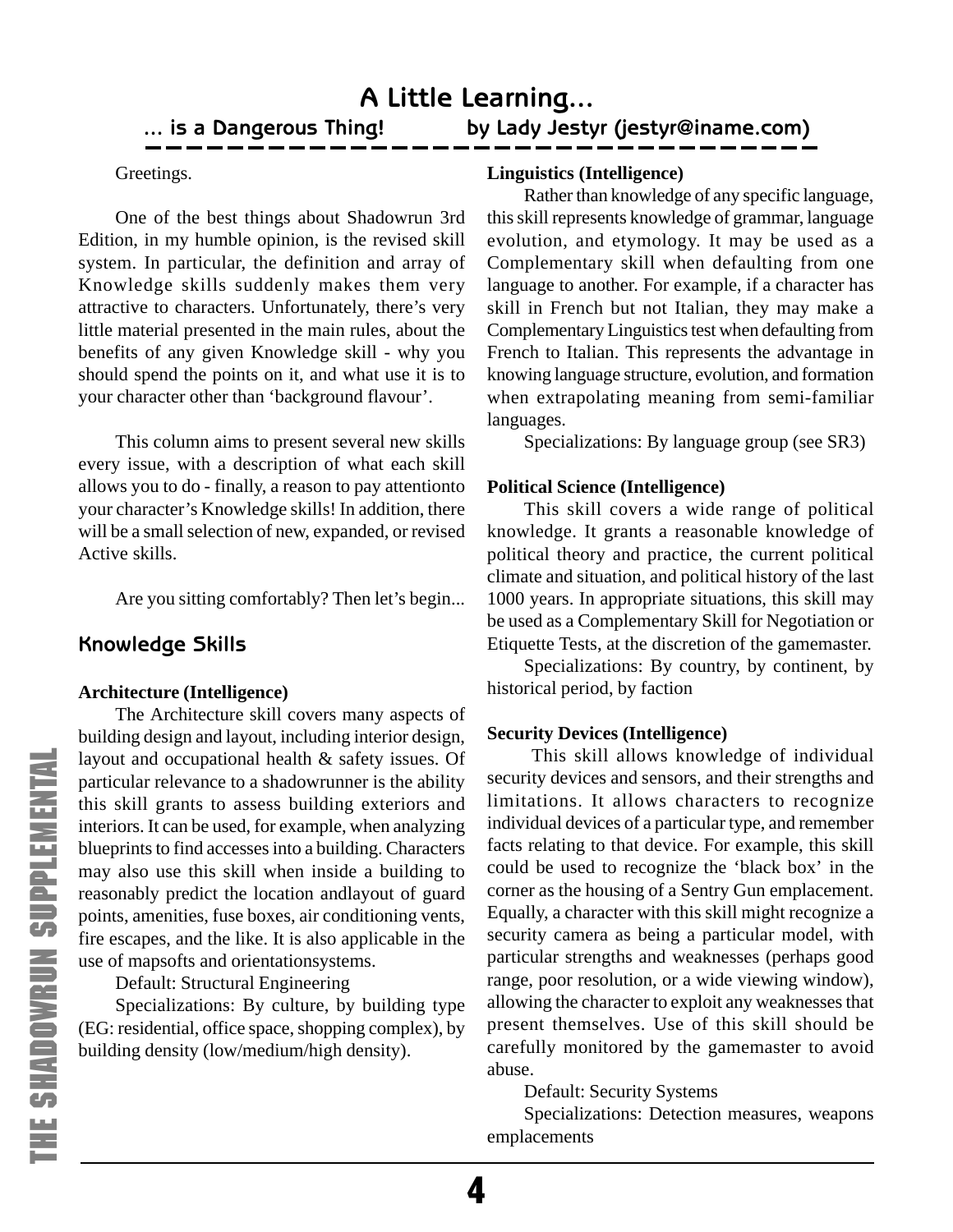# **A Little Learning...**

#### <span id="page-4-0"></span>**Security Systems (Intelligence)**

Default: Security Devices Specializations:

The Security Systems knowledge skill gives knowledge of the design, layout, and implementation of security systems, particularly regarding the integration of different types of devices into one security setup. Characters with this skill can assess visible security measures and predict and exploit the sensitivity and responsiveness of an area's security system. In addition, characters may also predict the location and type of further security measures, based on standards for effective security layouts. For example, a character possessing this skill who could see the location of variouscameras on a building plan might also be able to predict likely locations for triplasers, motion sensors, or other measures.

#### **Structural Engineering (Intelligence)**

The Structural Engineering skill includes most aspects of designing and constructing a building or similar edifice, and making sure it doesn't fall down around your ears. This skill's primary use lies in determining load-bearing walls andpillars, for the purposes of knocking them down - indeed, at the GM's discretion, a character may use Structural Engineering as a Complementary Skill for a Demolitions test when placing explosive devices. Structural Engineering may also be used for assessing the relative strengths of construction materials - it is useful when selecting targets for a 'Ram' spell. Characters may also make a Structural Engineering Test (Target Number 5) to determine the Barrier Rating of a given impediment.

Default: Architecture

Specializations: By culture, by building type (eg residential, office space, shopping complex).

### **Active Skills**

#### **Forgery(Intelligence)**

 Forgery allows a character to manipulate data in any number of ways. The File Editing specialization can be used to forge computer files and their associated data - making sure that file headers, date stamps, backups, and so forth meet scrutiny. The Image Manipulation and Audio Manipulation specializations are useful for digitally massaging images and footage - to remove, add, or alter parts of the image, sound, or video. The Physical Forgery specialization allows counterfeiting of banknotes, bearer bonds, certificates of authenticity, artworks and the like. Use of this skill should be carefully regulated by the GM, with reference to the Shadowbeat sourcebook where appropriate.

Specializations: File editing, image manipulation, audio manipulation, physical forgery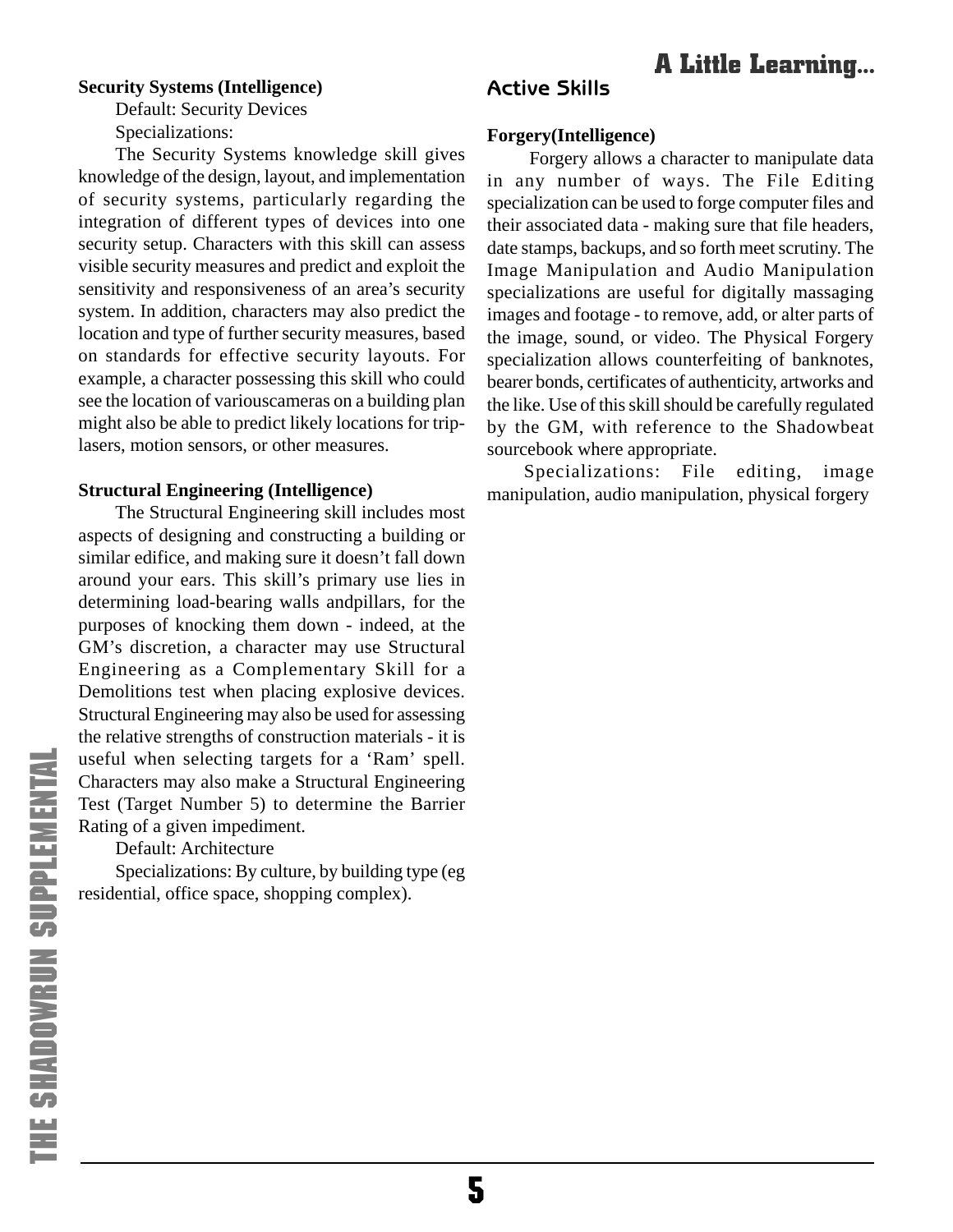# **Quicksilver Lightning by Bull (bull22@collegeclub.com)**

<span id="page-5-0"></span>*Editors Note: We ran parts of Quicksilver Lightning in issue #1, 2, 4, and 5. Then, completely unintentionally, it got left by the wayside. With this issue we bring you the complete story, with changes and additions that have happened over the past two years.*

"Drek" I muttered to myself as I dodged the sinuous black scorpion tail that lashed out at me. Before me stood the biggest damned scorpion I'd ever seen in my virtual life, and it was black. In the Matrix, black meant one thing: Black IC, the deadliest form of Intrusion Countermeasures. And this was big, even for corp IC

My brain buzzed at speeds far greater than most norms ever achieve in a lifetime as I scanned the IC, looking for a weak spot in the program. One mistake and it could end my career for good, leaving me as a brainless vegetable, if I survive at all. Finally I managed to find a weak spot in the code. I swung back

Well, I cruised down a couple of datalines, then turned left at the next data intersection, and stepped into a huge datastore. Aztech of Cleveland's matrix was custom sculpted, and the whole fragging thing looked for all the world like one of those ancient Incan or Mayan temples, and this datastore was no exception. Row upon row of cases held scrolls, millions of them, each one representing a data file in the computers memory banks. I sighed, then started uploading Al, my search smartframe.

Several nanoseconds later, a small creature with glasses, a pickaxe tied to his back, and holding a lantern appeared before me. I'd modeled this frame to represent a Gnome, and he was programmed to scan data for me, leaving me free to deal with any problems that arose.

"Whatcha need, boss?" Al asked in a high pitched voice.

"I need some data. Find out anything you can here about Kano Serennto, and a project called Quicksilver. Pull and copy anything related to either of them. We were hired to get some data for a guy calling himself Mr. Johnson. Yeah, I've heard that one before.

the massive ax that my Icon carried, and swung with full force at the base of the creature's tail, my real life fingers flying over my cyberdeck's keyboard as my attack program ripped into the coding of the IC.

The ax severed the tail, and with a flash, the IC exploded. In the same instant, the virtual reality of the Aztechnology computer system started flashing red. Drek, they knew I was there now. I had to hurry.

I flew through the nodes, stopping occasionally to scan for more IC, this time trying to rely on Stealth more than my deck's strength. If I got dumped form the system now, I might never get the info Johnny and I needed to finish this run.

My name's Bull. At least, that's my name now. I've had others, and still have one more, but that's the one almost everyone knows me by. I'm a decker, as well as an Ork. I know that's odd, I'm used to it. After all, aren't all Orks big and dumb? Right.

Anyway, I'm a Shadowrunner as well, which explains why I'm breaking into Aztechnologies computer system, trying to find some classified data on a former employee, and a top secret project. My partner is Johnny 99. He's a spell slinger, an Amerind Shaman following Coyote. We were hired to get some data for a guy calling himself Mr. Johnson. Yeah, I've heard that one before. But he offered a decent amount of cash, so now I'm slogging it through one of the nastiest computer systems in the world trying to get a lowdown on some slot I've never met for I guy I don't know. Ain't life grand?

I'll browse the files

later and sort through them. It's a quick pull today."

Al nodded, and then went to work, scanning through the scrolls faster than I could follow. I watched him work for a few seconds, then spun as I heard a sound behind me.

Running up the hallway leading to the datastore were two huge cats, possibly panthers. I'm not really up on my animal species, and this wasn't the time to worry about that anyway. I pulled my axe as they charged, and steadied myself. More fragging black IC. Whatever it was I was looking for, Aztech certainly didn't want anyone finding it.

I blocked the first's charge with the haft of my virtual axe, and shoved it off my as the second leaped on me. It's claws raked large gashes in my armor program, but didn't quite penetrate. I kicked the cat off, and the two panthers circled me warily, looking for an opportunity to strike. I tried to keep them focused on me, hoping that they wouldn't notice Al who was still plugging away on the data. If they decided to attack him, he'd be a sitting duck. Al had no real defensive abilities, as he was mostly made of search programs and empty memory.

I watched the two panthers for a few nanoseconds, then launched my Mirror Image program. It created a duplicate of myself, and then mimicked my movements. The two panthers looked slightly startled at this, then split up to deal with both of my icons. I sent my duplicate running back down the hallway, hoping to lead at least one of the IC constructs off, leaving me free to deal with only one of the things.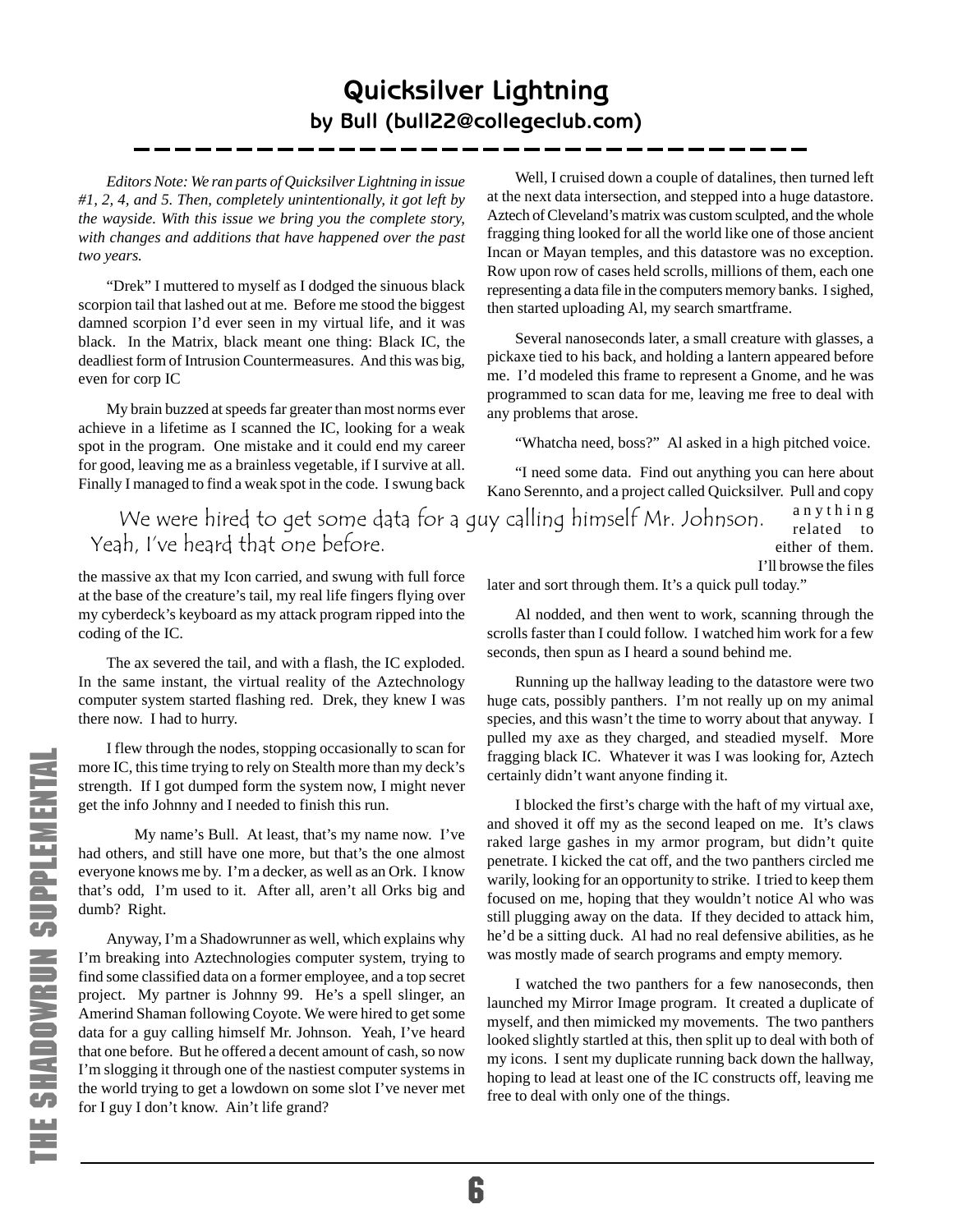Sure enough, one of the panthers followed. One nice thing about IC is that while it may be powerful, it still is incredibly stupid. That left only one for me to tangle with, and that definitely tipped the odds in my favor. Compared to the Scorpion I'd dealt with earlier, this thing was a kitten.

The cat circled me again, and I drew back my axe, intending to go on the offensive with this thing. I stepped forward and swung my blade toward it, but in a flash, it was suddenly gone. Then I heard a "click" from both sides. I turned to the left to see what it was, and saw several darts fly from hidden alcoves in the walls. I felt several darts hit me from both sides. Drek! A trap, and I fell for it... Damned overconfidence...

I looked up and saw both the panthers re-appear in front of me. I dropped to my knees as my vision went fuzzy. My muscles felt filled with lead, and I couldn't lift my axe.

"Boss!" Al's voice called out from behind me. He sounded like he was a million miles away. "I got it all!"

In the Real World, I struggled to talk. Interacting with the real world while decking is difficult enough under the best circumstances. I don't know what I got hit with, but now it was almost an impossibility. I struggled as the panthers got closer and closer, finally managing to croak out the word "Pull". Fortunately, Johnny's watched over my meatbod enough times to know when I'm in trouble, and he pulled the jack out of my skull as soon as I said Pull.

The virtual world flickered, then vanished. I sat in the bright light of my apartment, staring at Johnny for several seconds, the collapsed on my face as darkness overtook me.

A sharp pain lanced through my head, and that was the first indication to tell me that I'd survived. God, I hate dump shock. The fraggin' trid shows make it look so painless and easy. The decker gets in trouble, his bud pulls the plug, and off they waltz into the night with the goods, a jazzy theme song playing in the background. The only theme song playing here, though, was the pounding of my head and a slight hiss of static in the back of my head, where the datajack feeds info into my brain. That would clear up in a minute. The pounding would last the rest of the day.

With a groan, I sat up and looked around, trying to clear my head and remember what the frag had happened.

"So what happened this time, Bull?" Johnny asked. He had a slight smirk on his face, and I grimaced. He'd seen this happen before, and always gave me a hard time about it.

"Got hit with some nasty Black IC, a couple different flavors." I replied, my voice still a bit shaky. Between the Black IC and the dump shock, I think that was the worst I'd ever gotten hit. "Al got the files, though. But it'll probably take some time to decrypt 'em all and sort through 'em to get rid of all the junk."

Johnny nodded. "You got till Friday night. That's when we're supposed to meet Johnson with the data."

I sighed. "All right, done. But first, let's grab a bite to eat. Have you gotten anything on Serrento or Quicksilver?"

"Nada." The Amerind said with a shake of his head. "No one's heard a thing, but I think Fast Eddie might have something for me later tonight. He said to check in with him." Fast Eddie was an old contact of Johnny's, a snitch. He specialized in collecting information. In this day and age, information of any kind can be worth a great deal of cred, and Eddie was one of the best at his job.

"All right. Let's go see what that great smell is coming outta the kitchen, then we hit the street." With a big grin, Johnny followed me out of the rec room, and into the kitchen.

My wife, Marie, is a wonderful cook, and a wonderful woman. She's a human, and while that always causes some head turning, as well as the occasional trouble from Humanis Policlub and their ilk, I don't care. I love her anyways. She's one of the reasons I want to get outta this biz someday soon. Problem is, it pays so damn well! And the fact that your enemies don't seem to care about the concept of retirement.

I've been married to Marie for four years now, and have two wonderful children, Reba and Billy. I'm really proud of those kids. They're really smart, too, despite their Ork heritage. Billy's starting to show signs of being extremely talented with electronic equipment, and Reba's definitely magically active. In fact, she already knows a spell. It's extremely low powered, but it's still a pain. "Suburban Removal" she calls it. Johnny says it's a tooled down version of a spell he knows, Urban Renewal, but it still drills little holes in the walls, among other things.

Anyway, Johnny and I grabbed a bite to eat. Marie made delicious Lasagna, then we went to work. Johnny hit the streets, to check with fast Eddie and a couple other chummers we know. I hit the computer, intending to find out what was on that chip that Al pulled for me.

I knew the data was going to be heavily encrypted. I hated digging drek out of the major corps matrix systems for just that reason. Everything from toilet supplies to the latest high tech toy was always heavily encrypted. Made it harder to determine the drek from the gold, I guess. Oh well, nothing to do but dive right in.

I jacked back into the computer once more, but this time I didn't log into the matrix. No real need to, and the headache that I still had despite a half dozen painkillers would distract me if I did. All I needed was some space to work, and a few top notch decoding programs that I had designed for just such occasions. I pulled out my code can opener and got to work.

7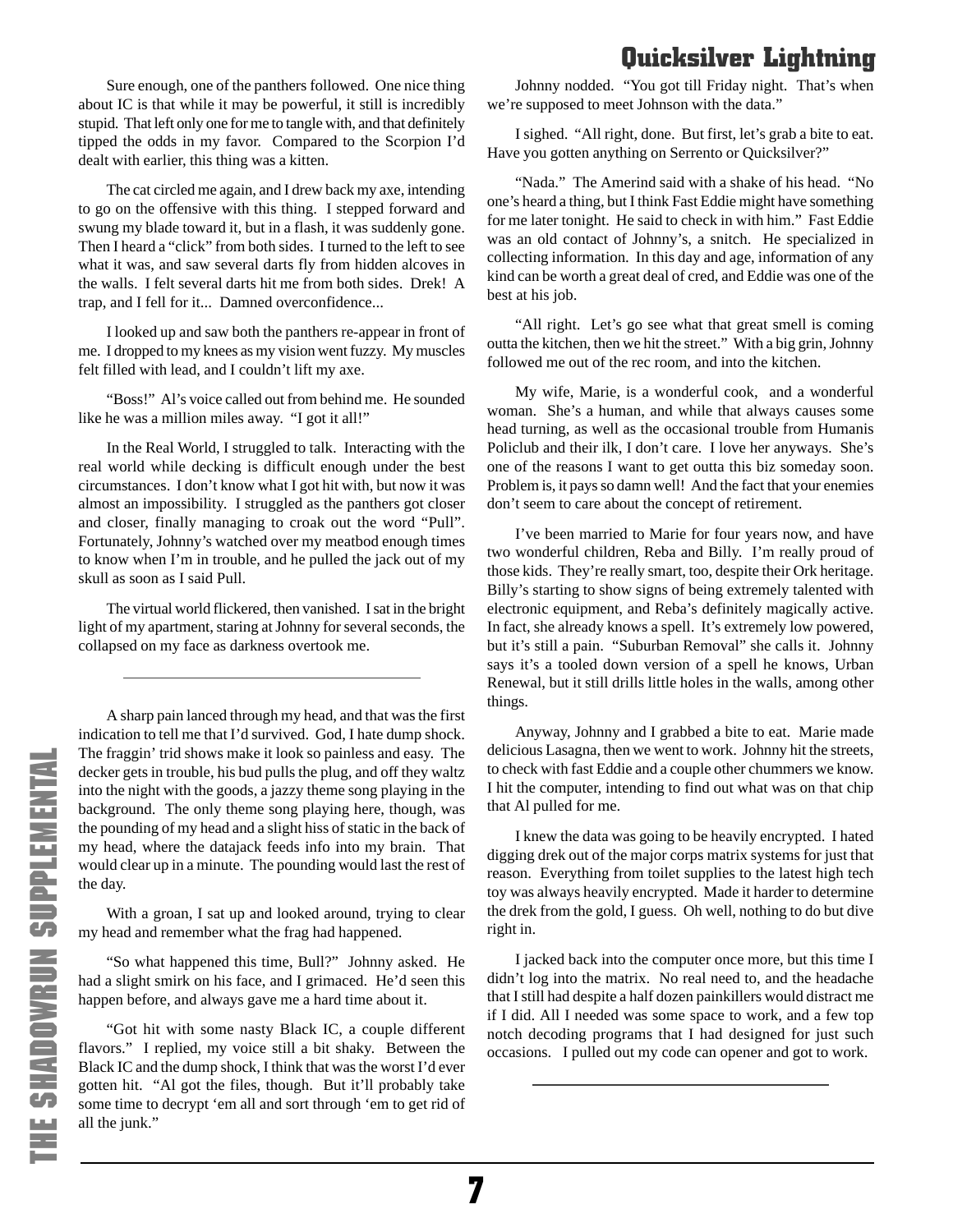A light tap on my shoulder brought my attentions out of my virtual computer world, and back to the real world. I opened my eyes and looked up to see a pair of dark, beautiful eyes and a mass of long, dark curls smiling down at me.

"Honey," Marie murmured quietly. "Are you going to come to bed?"

"What time is it?" I asked quietly, keeping my voice down since the kids would have been in bed long ago.

"After 4 in the morning. You've been decking all night." She smiled a little wider, and I knew that despite her annoyance that I spent hours on end hunched over a workstation in the corner of the room comatose to the real world, she was also amused by the whole thing. I'd taken her for a ride through the 'trix a few times using a VR feedback helmet, but she usually stayed out, and settled for hassling me a little when I stayed on too long.

"Hmmm." I mumbled non-commitedly. No need to get myself in trouble. "What time did Johnny get home? He should have let me know what he found out."

She kind of frowned slightly. "He hasn't come back yet. Xuxa went over to Tailspin's to see if he's heard anything. That's why I'm awake. She got worried and woke me to see if you had mentioned anything to me. When I told her you hadn't said anything, she went over to Tailspin and Penth's place."

Tailspin and Penthisil were a couple friends and sometime allies of ours. Tailspin is an Amerind Coyote Shaman, like Johnny. He helped train Johnny in the so-called "mystic arts". He's getting up there in age, though, so he's pretty much retired from the biz, though occasionally gets involved out of necessity.

Penthisil, on the other hand, is a little harder to describe. He was a combat mage, and a chummer of Tailspin's. He started heading down the road of the burn-out, though. According to Johnny, Burn-Out is when a mage starts losing his magic for one reason or another, and makes up with it by going with cyberware. This of course weakens his magic further, and it's a slowly tightening circle that inevitable leaves the mage dead, or powerless. Penth, however, had sacrificed his life for us a couple years ago. That's when things get strange.

We used to live in Chicago. In fact, we lived there until about a year and a half ago. Unfortunately, we were living there when *they* came. The bugs. At one point, we had to fight our way through a nasty beetle hive, and in the end, Penth sacrificed himself to buy us the time we needed to get out.

Not long after we got out and moved to Cleveland, we ran into him again. Or rather, his ghost. Penthisil is now a wraith, a spirit, whatever. Call it what you will, I sure as hell can't explain it. But, we have a ghost on our side.

So anyways, where was I? Oh yeah, Marie was talking to me. Sorry about that, I tend to ramble a bit when I'm telling a story.

I nodded to Marie, then jacked out of the computer. I started packing up my deck, and Marie sighed.

"You're going out to check on him, aren't you?"

"I have to, hon. He's my partner." I told her, giving her my best smile (The toothless one. My toothy ork grin can be kind of gruesome). "He could be in trouble."

"He's a big boy." She said, sighing again. "But I understand. I know I'd want you coming after me if I ever turned up missing."

"I have, remember?" I said with a forced grin. I didn't like thinking about the couple times she'd disappeared or been kidnapped. My shadow life didn't always stay in the shadows.

I kissed her on the cheek, grabbed my jacket, and headed out the door, pausing long enough to grab my gun belt and promise my wife that I'd be careful.

I climbed into my modified GMC Bulldog and jacked in. Yeah, I know I said I was a decker. But, I can also rig vehicles occasionally. What can I say? Everyone needs a hobby. I opened the garage doors and gunned the Bulldog, and headed out into the night, praying that Johnny was ok.

The first place I headed was to Shark and Spill's place. They were a couple chummers of Johnny and I, though they were a little rowdy at times. They're a couple ganger brothers. They're also two of the biggest trolls I've ever met. They run the local chapter of the Trawgs, and claimed the Flats as their turf. The Trawgs were a go-gang consisting almost entirely of Trolls and Orks. Me and Johnny were honorary members, although I doubt we ever get invited back for a rumble. We're a little too violent. The Flats, for those of you not familiar with the Cleveland Sprawl, is a large section consisting mostly of clubs, bars, and warehouses.

While Shark and Spill weren't necessarily the brightest pair of trolls to ever be born, they have plenty of street smarts and know just about everything that goes on in this part of town.

I pulled by van up to the abandoned warehouse where they made their headquarters, and looked up and down the long rows of motorcycles parked outside, looking for Johnny's modified Rapier. I didn't see it, but I climbed out of the van anyway, hoping that maybe Johnny had stopped by earlier, and maybe the troll brothers knew where he was.

I headed up to a large steel door that was the only visible entrance to the warehouse. There was a hidden back door that Shark had shown me once, but this was the only entrance that could be found from the outside. This came in very helpful when the rival gangs tried to raid the Trawgs HQ. They could only come in one way, and when you have to come in one at a time into a room full of Trolls and Orks, you're in very big trouble.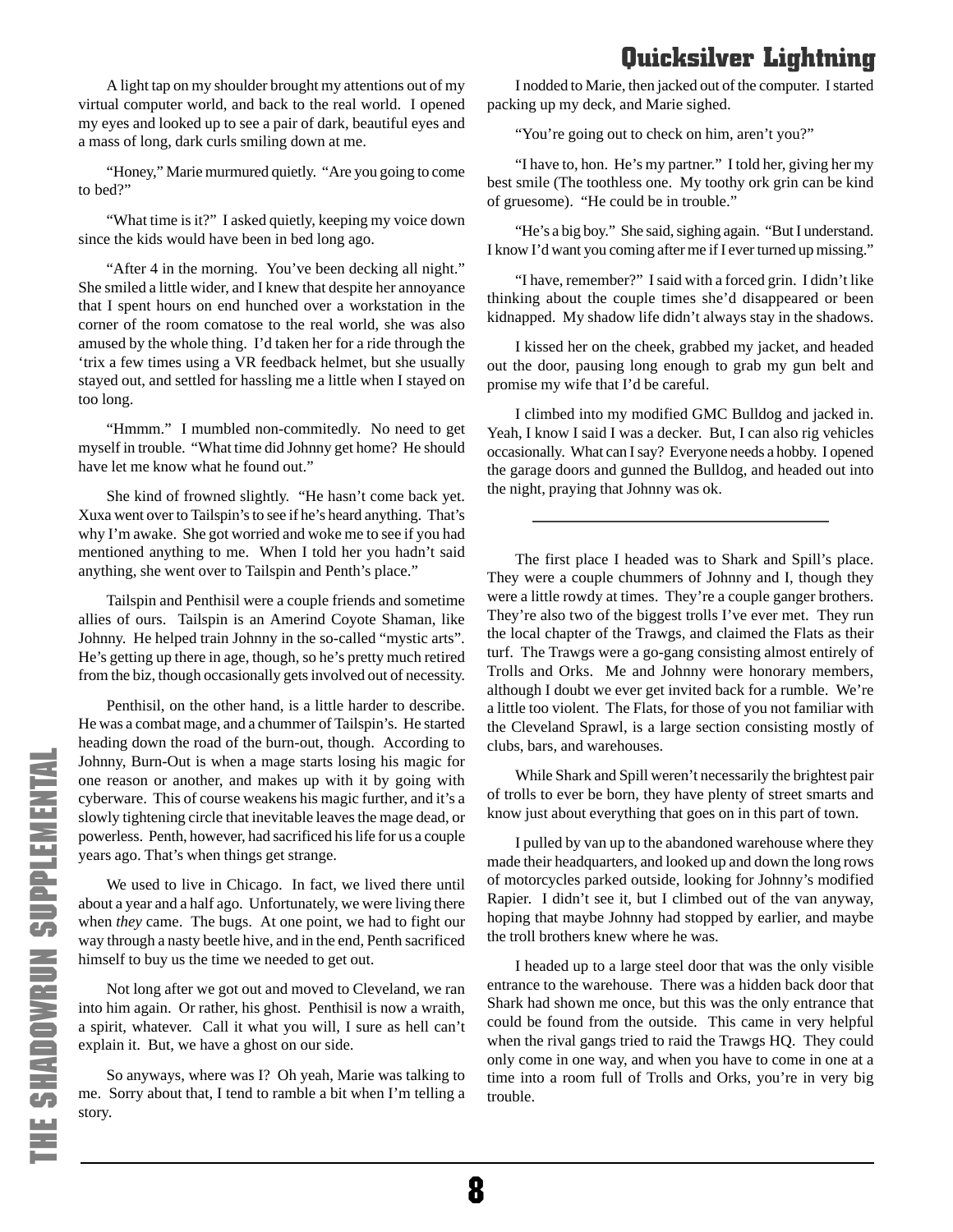I knocked on the door, and a small peep slot opened up, and a pair of pretty blue eyes looked out at me. I outwardly grinned, but inside I was grimacing. It was Thery, Shark's human girlfriend. How she survived that relationship is beyond me, but she loved to tease me. She delighted in sleeping with every new member of the gang, and after Johnny and I had helped the gang out and was made members, she tried her best to seduce me. Unfortunately for Thery, I love my wife and am devoted to her, and I'm the only member of the gang that's turned her down. Now she sees it as something of a challenge to try and get me into bed.

"Bull!" She squealed, throwing open the door. She was wearing only a pair of blue silk panties and her black leather Trawgs jacket. The jacket didn't conceal her rather ample bosom in the least. "How ya been, big guy? Finally changed your mind?"

"Sorry Thery," I replied with a grin. "I'm still very happily married. I'm looking for Johnny. Has he been by tonight?"

"No idea, Bully. Let's go see if Shark's seen him."

I followed Thery into the back sections of the warehouse, where the sleeping quarters were. Actually, sleeping quarters was a generous term for it. Shark and Spill had there own rooms, and Thery slept in Shark's room. But the rest of the gang, at least the ones that didn't have a home, slept in a large common room, either on cots or on blankets thrown across the floor. I stepped over a couple of the gangers that were sprawled across the room.

We approached Shark's door, and Thery knocked. We could hear loud music blasting thru the door, and after a moment, Thery shrugged and opened the door. We walked in, and I suppressed a smile as I beheld Shark playing air guitar in a pair of boxer shorts covered in hearts. That was not a sight I ever expected to see from one of the trolls.

He looked up as we walked in, then clicked off the stereo. "Hoi there, Bull. Wazzup?"

"Looking for Johnny. He been around tonight?" I said.

"Yeah..." Shark said, his brow wrinkling up as he thought. "He was by earlier asking 'bout some dude named... Ummm... Kano, I think."

"Oh yeah? What'd you tell him?"

"I told him to check with Schmoove." was the reply.

Schmoove was a bartended at the Trolls favorite hang-out, The Gojira. Good guy, but a little bizarre. Also one of my better contacts here in Cleveland. I looked at my watch, and sighed as I saw that the display read after five in the morning. I wouldn't be able to contact Schmoove till after noon.

I nodded to Spill. "Thanks, man. If Johnny comes back this way for anything, make sure he calls me."

Spill nodded. "No probs, Bull. Will do."

With that he clicked the speakers back on, and started jamming on his air guitar once more. I shook my head and chuckled, then turned and headed out.

"Hey Bully!" I could hear Thery shout out after me as I headed toward the front door.

I turned and Thery ran up and grabbed me, pressing her large breasts against me. She reached up to kiss me, and I jerked my head back and pushed the girl away. "Thery, no. None of that now. You know how I feel."

Thery pouted a moment, then laughed. "Go on, get outta here, ya big dumb Ork. You'll give in one of these days."

I grinned at her, then got out while I could. That girl was damned persistent if she wanted to be, and I didn't need trouble of that sort. Besides the fact that the Troll brothers frowned upon anyone making time with the girl, I really am happily married to Marie.

I sighed as I climbed into the cab of my Bulldog. Well, not much more I could do tonight, so I wanted to head home and catch a few more hours of sleep before noon, then I'd check with Schmoove and see where Johnny went from there. I started up the van, and pulled out into the night traffic as a light drizzle came down.

I drove along for about five minutes, lost in my thoughts, when a small light started flashing on the dashboard. I hadn't bothered to jack in to the van this time around, wanting to drive myself, and started cursing myself. I looked up at the Heads Up Display that flashed up onto the middle of my windshield, and saw that there was some sort of projectile heading at the van at high speeds.

"Drek!" I roared, and cut the wheel to the left, hard. The projectile, a missile of some sort, narrowly missed the van and sped by me as I turned down a side street. The radar scanner picked up what appeared to be a car or small truck following me, and a large explosion down the street I'd just turned off of as the missile struck a building. I hoped that the building was empty, but this was a nice part of town. Chances were good that it wasn't.

I looked into the rearview mirror to see what looked like an armored Dodge Ram with a pop-up missile rack following me. I increased my speed, and cut a corner as tightly as I could. I wished that I could jack into the van's piloting system, as I was much better rigging than straight driving, but that would be suicide, as it takes a few critical seconds to orient yourself to the systems, and jacking in at high speeds was more than likely to get me killed, especially if the bastards following me took that moment to fire off another rocket.

I was coming up at an intersection, and two large Honda Vikings driven by a couple massive trolls pulled out in front of me, heading toward my van. They both had machine guns of some kind mounted on the front bumpers of the cycles. Both opened fire as they came to bear on my van. Bullets bounced off the armor plating of my van, and I gunned the motor and cut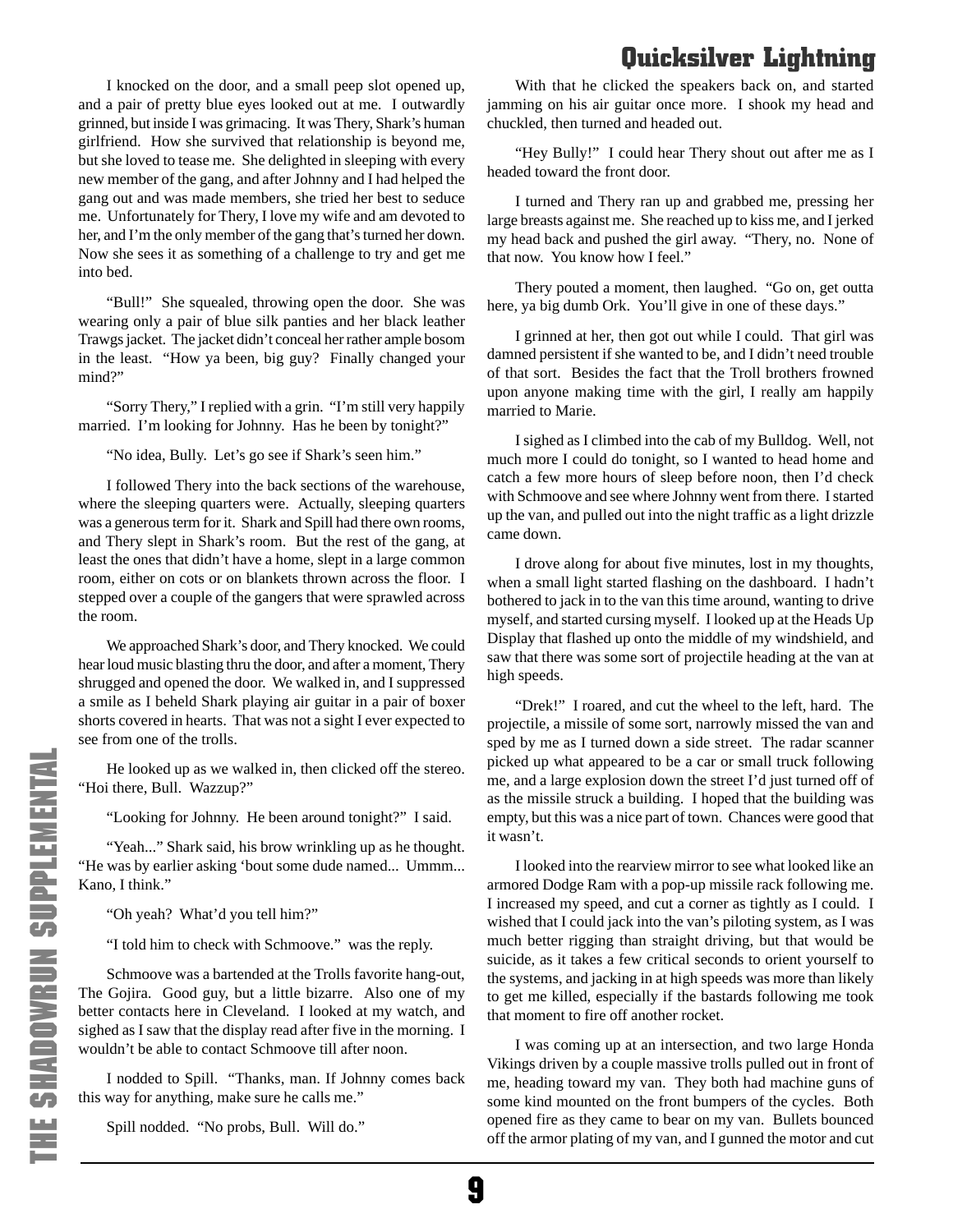left, smashing into one of the cycles. The van shuddered as it crushed the smaller vehicle and tossed it and the troll aside, but didn't slow down.

I reached over to the dashboard, and flipped on the automated defense system, targeting the Dodge. The turret gun popped up, and the auto-cannon spewed bullets as the Dodge swerved to avoid getting shot up. My warning system beeped again as another rocket was fired, and I swerved to the side again, hoping to avoid the missile again. This time, though, the rocket slammed into the back end of the van, rocking the vehicle with a massive explosion.

I screamed as the van flipped over onto it side and slid into the side of a building. Despite crash bars and airbags, I slammed into the dashboard rather hard, and stars flashed through my head. I could feel blood gushing from my nose and from a gash on my forehead.

I crawled through the shattered windshield, feeling for my Ruger Warhawk as I did so, but the gun was gone, tossed from the holster in the crash. I looked up to see a large pair of combat boots standing in front of me, worn by the Troll that I hadn't crushed during the chase. One of the boots was pulled back, poised to kick, then everything went mercifully black.

For the second time in 24 hours, I opened my eyes with a groan. This time, however, I wasn't lying in my bed at home, with friends and family worrying over me. As pain lanced through my head, and then through every nerve in my body, I really wished I was at home. With a grunt of pain, I forced myself to look around.

Flat gray walls. That's all that surrounded me, on three sides... I couldn't turn and look behind me, because I was suspended in mid air, my arms and legs chained to the side walls, forcing me to hang in a large X shape. My arms ached from supporting my bulk, and I could feel dried, crusty blood covering my face. Every bone and muscle in my body ached from being slammed around in the accident. Considering I'd just been blown up, it could have been worse.

I must have twisted a muscle in my neck during the explosion, or during whatever beating that troll gave me for running over his buddy. Either way, though, I could barely move my head.

The room seemed to be about ten to twelve feet wide, and the wall I was facing was maybe five or six feet in front of me. Thick metal chains held me suspended to the walls. Despite my somewhat artificially enhanced strength (Hey, runners these days need every edge they can get), there was no way I could bust my way out of this one.

There was a metallic clang behind me as the door opened, and with a loud growl, something struck me hard in the back. I let out a grunt as yet more pain shot through my body.

"So, this is the Ork that's been meddling in my affairs." A deep, quiet voice said from behind me. Slowly, the owner of the voice walked around in front of me, followed by an enormous troll holding a metal baseball bat.

The man was tall and thin, with short, well-groomed dark hair and an expensive, tailored suit. The troll was likewise wearing a suit, but the nasty grin on his face and the bat in his hand made it quite obvious that he was the muscle, and that he truly enjoyed his job.

"I believe your name is Bull, is it not?" The man said. He talked slow and leisurely, obviously used to being in charge and having everyone obeying him. When I didn't reply, he motioned to the troll, who swung the bat into my gut. This time I screamed and spit up some blood and bile.

"Now, cooperate with me, Ork, or I allow Smith here to continue his work. Now, are you the Ork known as Bull?" He had a slight smile on his face as he talked. He was enjoying seeing me in pain. I glared daggers at him, but nodded.

"Good, that's better." His grin sickened me. "Now, tell me, where is your partner, the Shaman known as Johnny 99?"

Good, that meant Johnny was alive, and that this mad man didn't have him. "Go to hell, you bastard."

Stars exploded in my field of vision as the bat struck me in the side of the head. Vaguely, through the pounding of my skull, I could hear the Troll laughing. The vision in my right eye turned a filmy red as blood poured down my face. I felt sick, and it was all I could do to stay conscious.

"You are really pissing me off, you wretched scum!" The man roared. It seemed my refusal to cooperate was really getting to him. I felt a grim satisfaction at that. "Now tell me what you know of Quicksilver Lightning! Tell me!"

I summoned all of my remaining strength to raise my head up and glare at him. I spit a stream of saliva and blood at him, spattering the collar of his white silk shirt. With a snarl he motioned to the troll again and stalked out of the room.

Mercifully, I passed out after the first blow.

I have no idea how long I was unconscious, but when I came to, I wished I hadn't. Every breath was torture, and my lungs burned with the effort. I knew I had several broken ribs, and from the searing pain in my right shoulder, it felt like the joint was out of socket. That damned troll had worked me over but good.

I heard the door behind me open again, and I winced. All I could think of was Marie and the kids. With a sigh, a very painful sigh, I prepared myself to deal with the suit and his pet troll again.

"So Bull, how's it hanging?" A grinning, familiar Amerind face appeared in front of me, an annoying smirk on his face.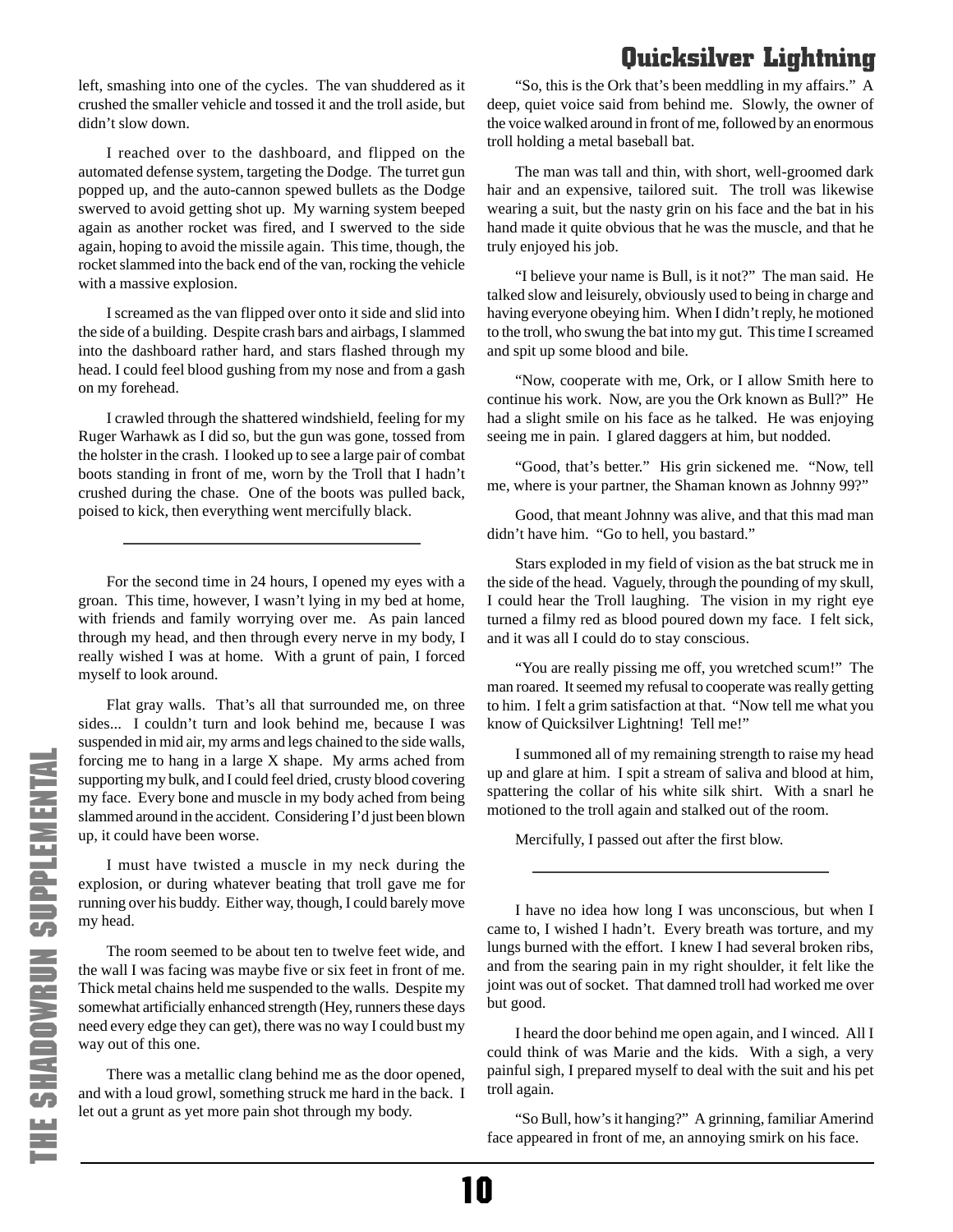"Johnny!" I gasped, wondering if the pain was making me hallucinate. "What? How did you...?"

"Shhh." He said, motioning for me to be quiet. He pulled out his enchanted blade and sliced through the chains holding me up. I immediately collapsed in a painful heap on the floor.

The Shaman helped me to a sitting position, then placed his hand on my forehead. With what he claimed was an ancient Indian chant passed down by his ancestors (I suspected it was just gibberish), he cast a spell and a warm sensation passed through me as my body was healed. Well, kinda healed. My ribs still ached and I was sore from head to foot, but I could move.

"C'mon, Bull. We need to get out of here. Now." Johnny said, helping me to my feet. He ran out the door, and I stumbled out after him.

In the hallway outside my prison, there was an unconscious Ork with an Uzi lying next to him. He must have been guarding the cell when Johnny showed up. I grinned and we paused long enough for me to grab the Uzi and strip off the guard's armored long coat. I felt a little better with some clothing on. Running around naked doesn't do well for your self esteem.

"What the hell is going on?" I whispered to Johnny as we crept down the hallway.

"Did you see a dark-haired man and a hulking troll?" He asked me.

"Yeah. And I owe those bastards some payback." I snarled. Just the thought of that Troll beating me made me wince.

"Well, the man was Kano Sorennto, the man we were hired to find. The troll's name is Smith. He's Kano's bodyguard." He whispered back at me. We ducked around the corner as two men wearing lab coats walked by. We crouched, and I saw Johnny set to cast a spell should one of them look around the corner.

I couldn't really catch much of what they were saying. They were talking in hushed tones, but I did catch the word Quicksilver. This immediately piqued my interest. After all, this is what we were getting paid the big money to find out about. Though compared to the cost of that van, what we were getting paid was pocket change. Yet something else to talk to the Johnson about.

"Bull, you coming?" I started and looked up to see Johnny waiting for me.

"Sorry John... Was thinking. "

"Well, let's get going." He said, and we moved down the hall. When we got near the exit, Johnny cast an invisibility spell on the two of us, and we slipped out past a couple more unconscious guards. I paused long enough to look over the guard's uniform, and noted the Aztech Logo on the collar and the sleeve.

11

And then we were gone from that cursed building, but I planned to be back. I owed someone big time.

"So how the hell did you ever find me, Johnny? And what did you find out on the streets?" I asked once we were at our safehouse. We have three apartments in the low rent section of Cleveland that we used as hidey-holes when the heat came down. We got ahold of Marie and Xuxa, and they and the kids were fine, and once we warned them, they took off for Tailspin's place. While our house was fairly heavily guarded, they would be a lot safer with the Old Coyote Shaman and the ghost if we weren't around. Tailspin had more than a few tricks up his old sleeve.

Johnny gave me that irritating grin again. "Actually, I didn't find drek on the streets. Nobody had ever heard of this slag Sorrento, nor this Quicksilver Lightning."

"However, I got a call from Joey about 10 minutes after your van was blown to pieces. He recognized it, and snagged a couple things out of the wreckage before the rest of the Star got there." With that, he pulled out a battered case with a familiar red and black camo pattern on it. My cyberdeck! Joey is a Detective with Lone Star, and one of Johnny best buds. Johnny supplies plenty of donuts, as well as a few other things, and Joey sends us some useful data, as well as the occasional pulling our asses out of the fire with the Star. It's a nice little arrangement, and for saving my Deck, Joey was getting a huge fragging reward.

"Great. I figured I'd lost this too. Thank God for miracles. I'm surprised it survived that crash." I muttered, opening the case and running a quick diagnostic on the deck. All the systems were in one piece, and the memory with the stole Azzie data was intact. "So, if you didn't find anything, how did you know who Sorrento is, and how did you find me."

Johnny 99 chuckled. "Well, finding you was easy. Remember that tissue sample I asked you for? Me and Penth had you tracked in less than 5 minutes with it. As for Sorrento, I almost ran into him in the hallway while I was looking for you. I managed to turn invisible and hide, and got to eavesdrop a little."

"Seems he was talking to his boss. I never caught the name of the boss, but they were talking about you. You're lucky I found you when I did. Bossman told Sorrento to wax you if you didn't talk. Anyways, they didn't say much about Quicksilver, but apparently it has something to do with computers. I couldn't make most of it out, you know how I am with that techie crap. But he did mention something about a double speed processor, or something like that."

"Hmmmm... OK, cool. Mind watching out for me while I deck again. I need to check a couple contacts in the matrix, and see how my decrypt program's doing with that data I snagged from Aztechnology." Johnny nodded once, and I moved over to a corner to jack in and got back to doing what I do best.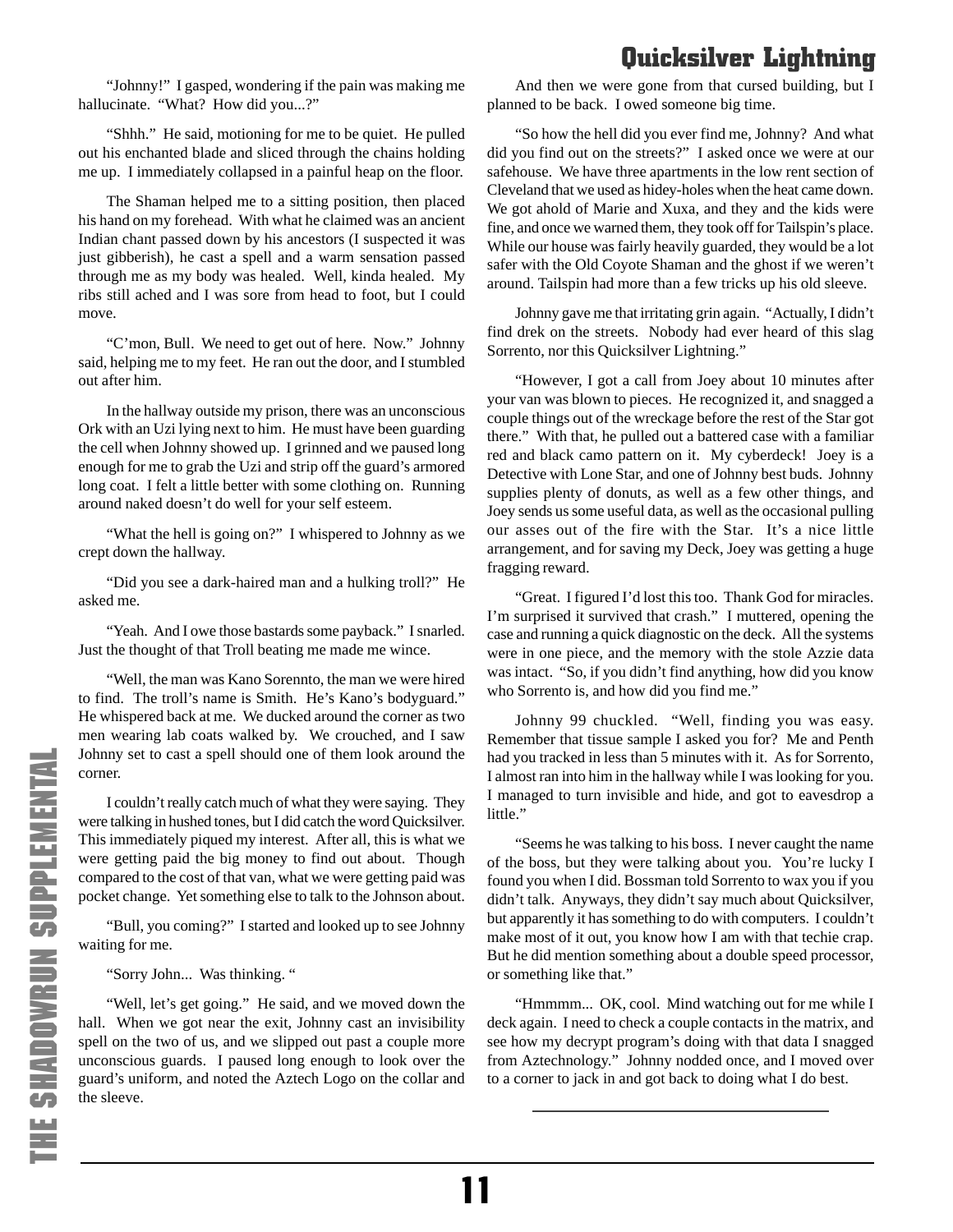Three hours later, I pulled the datajack out of my head and looked around, my head throbbing. You know, decking with a concussion is really not a healthy thing to do, but unfortunately, I didn't have time for several days of bed rest. I looked over to see Johnny opening up a steaming pizza box.

"Yo Bull! Hungry? Got some Papa Joe's. Extra Cheese." He said around a mouthful of pizza.

Rubbing my temples I nodded and shuffled over to the table, my body feeling like a giant bruise as I moved. Johnny tossed me a cold cola, and settled down to eat a few slices.

Johnny let me eat for a few minutes, then asked "So what did you get?"

I set down the crust on my sixth slice of Pizza, and sighed. "Well, you were right. This is definitely something computer related. Looks like it's pre-production designs for a new Cyberdeck processor, and from the performance readouts, it moves twice as fast as anything on the market. Looks like it could be a prototype for an 8th Generation Cyberdeck."

Johnny nodded, not quite understanding. "OK, speed. Can't you buy programs and such to speed up your deck already? Is this something similar, just a little faster?"

"No, not really. What this does is makes everything in a Cyberdeck move faster. OK, look at it like this. Imagine an engine in a car. If you make one part of that engine work better and faster, while it improves how the car works, and makes it go a little faster, it's not going to make all that big of an impact." I replied, trying to explain it in simple terms for Johnny.

"Now, imagine being able to replace something on the car that made everything on it move twice as fast, and twice as efficient. You would have a car that could travel twice the speed of the old one, with half as much gas, and being able to travel twice as far before needing a tune up or such because it was that much more efficient."

Johnny nodded and I could tell he at least understood the basics. And fortunately, knew enough not to ask anymore questions about how it worked. "So, the question is, what do we do about it?"

"Well, I figure this is why we've gotten hired. Aztechnology has this tech now, and is ready to put it in production. If they do, they'll have all the patents and such, and no one else will be able to produce a version of it for a couple of years, until they find a way to design one that works the same way, only different." I could tell I lost Johnny again, but I just pushed on.

"Anyways, chances are our employer works for one of the Big 10, probably Fuchi or Renraku, but maybe even Ares. This tech here" I held up a chip with the data on it "Is worth Billions to the corp that can market it first, and not only that, but before hand, their deckers will be able to slice through pretty much anything sent their way. When you're moving that fast, there ain't much that can keep up with you."

"Of course, the IC SOTA will catch up pretty quick, and things will settle down, but for awhile deckers with this tech will be kings of the datalines."

Johnny nodded again. "And we're getting paid how much for this gig?"

"Ummm, 10K each, I believe. Though with my van blown to hell and myself getting tortured, I think the price just went up." I replied.

"Think we should try taking this to the highest bidder?" Johnny asked, a twinkle in his eye. I always got worried when he decided to get mischievous. Sometimes he took the whole Coyote Shaman thing a little too far for our own safety.

"As much as I'd like to... No. You should know better than to ask that." I gave him a stern look. "Remember last time?"

Johnny grunted and nodded. He remembered all too well the last run that we tried that. We ended up with four different corps and a pissed off Yakuza clan on our asses for nearly a year. I think the only reason they stopped looking for us is that most of the primary players in that little drama were in Chicago like us when the bugs came to town.

"Yeah, OK. I know, we stick with the original deal." He said. "Besides, last thing we need is to get our rep blown to hell by double crossing our Johnson."

"Right. But we can and will ask for a good deal more for this info. Provided we can stay alive for the next few days. When is our Johnson supposed to contact us?"

Johnny glanced at his watch. "Friday afternoon, around 1:00. It's Wednesday now. So we got 2 days. Besides, don't we need to dig a little more on this Sorennto character?"

I nodded grimly. "Yeah, and if I get my way, it'll be dirt on his grave."

"So, where do we start?" Johnny asked.

"Where do you think? Same place we just came from. Itlan Industries, where Sorrento apparently has his headquarters, and definitely has his private little torture chamber. It's time for a little payback."

What can I say? I get a little cranky, vindictive, and melodramatic when I get tortured. You should see me when you threaten my family.

I had a few hours before nightfall, and we planned our raid for 3 AM. That's long enough after midnight, but still a few hours before dawn, the two most common times for breaking into an installation like this. That gave me about 8 hours, so I slept. The bed was little more than a board with some worn out padding, but with everything I'd been through the last couple days, I slept like a rock.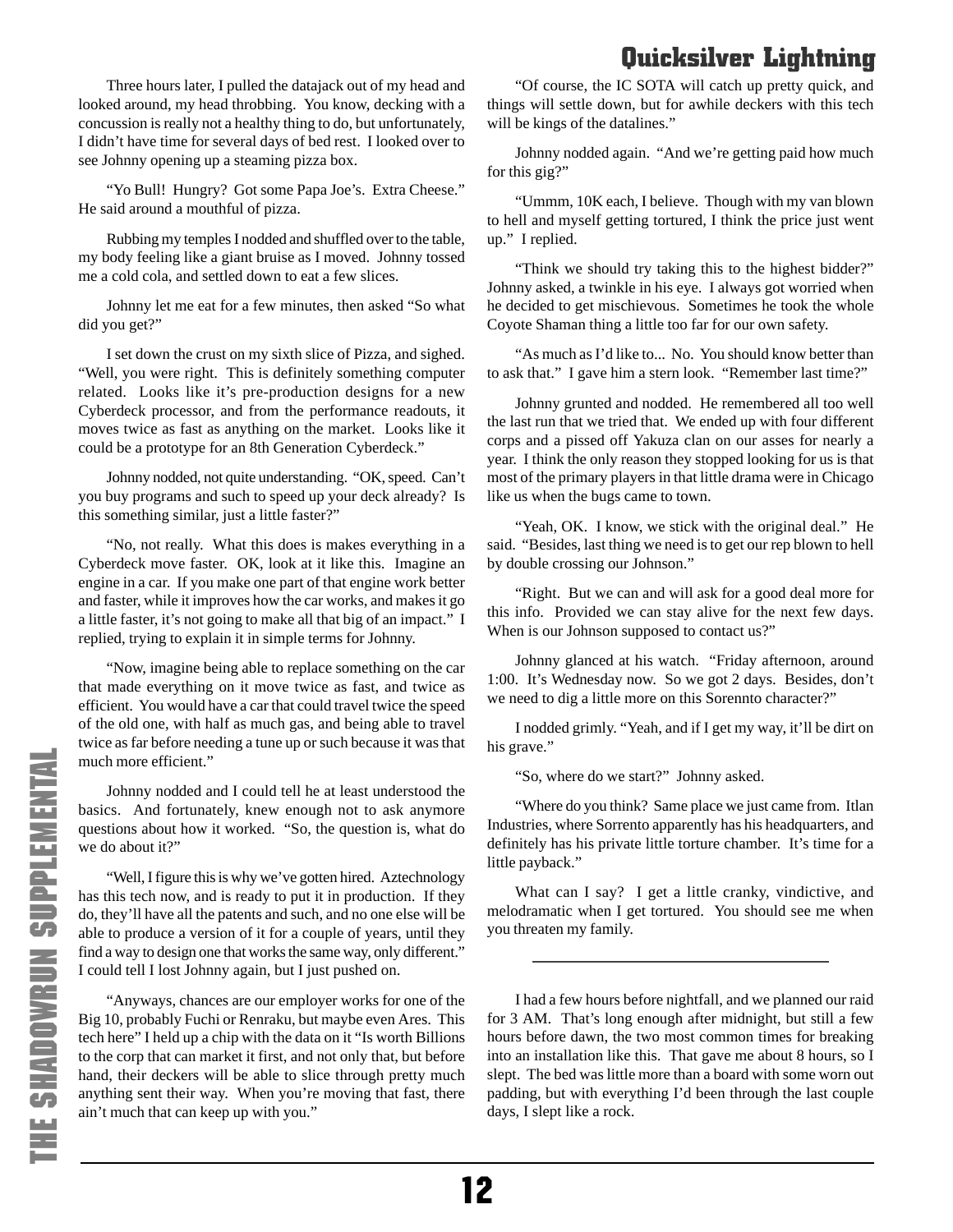Johnny woke me a couple hours before the run was planned, and I looked up to see a couple of semi-familiar faces. Johnny apparently decided that we needed some backup on this one.

One was an enormous female troll named Sally. Sally ran with Shark and Spill's gang, but wanted to "break into" the biz, so to speak. She'd been pestering Johnny and me for a chance to go on a run with us, and I guess he finally decided that it was time. I hoped that nothing would happen to her, she was a nice kid, and I really wouldn't want to have to explain things to Spill.

The other was a hard-faced cyberdude that we'd worked with a couple times before named Angel. Angel wasn't the ideal partner for a team like ours. He was in the biz solely for the money, and I didn't trust him any further than I trusted my Johnson's to tell me the entire truth about a run. Plus, he killed far too casually. Johnny and I always try to keep the body count to a minimum, but Angel never even considered non-lethal tactics.

Johnny must have figured that we would need some heavy hitters if he was bringing in Angel. Of course, Johnny said he found me on the first floor. He said that he knew there was at least one basement level to the complex, and it was guarded by a heavy-duty ward. Chances are, that's where we need to go.

Besides, on this mission I wasn't feeling overly merciful. We'd run into trouble with Aztechnology before, and this Sorrento joker hadn't exactly made me his bosom buddy. I fully intended to pull no punches.

"You feeling better, Bull?" Johnny asked, helping me stand up.

"I've been worse." I muttered, stretching the kinks out. I nodded to Angel, who silently returned the nod. I looked over at Sally, and she immediately started talking a mile a minute.

"Isn't this really fragging cool, Bull? I mean, a real shadowrun! Wizzer! The gang'll never believe me when I tell them!" She babbled. I inwardly sighed, but tried to keep a cheerful face. Working with newbies was always such a trying experience. I made a mental note to keep her close by and try and keep her alive.

Sally kept talking, but I mentally tuned her out and gathered up my gear. Looking up at Johnny I said, "You got anymore surprises, chummer? Or is this it?"

"This is it. Couldn't get ahold of anyone else on such short notice."

"That's kinda a shame. I'd really like to have a little more punch, but... I suppose this will have to do." I grumbled with a sigh. "So, you figure out exactly how you want to run this one, John?"

Normally I make the plans, and then Johnny screws them up. However, since I needed time to recuperate from all the drek I went through, and Johnny was at least familiar with the layout of the first floor, I let him do the planning for once. Plus, it annoyed him to no end to be put in charge.

"Yeah." Johnny said with a grin. "Basically, we break in and find what we want. We do it quietly as possible, and if the drek hits the fan, we open up hard and blow the roof off the place."

I sighed, but didn't argue. I was still far too tired to even think about convincing him to plan a little better. 'Besides,' I thought, more than a little anger welling inside him again. 'I owe these jokers and would love to blow the wretched place to kingdom come.'

"OK Johnny. We need to dip into the stores and get these guys outfitted. We need to go in heavy." I sighed. "I hate to do things this way, but there's no other way. And I need to get inside the building if I'm gonna be able to hack their system."

Johnny nodded, "Yeah, there ain't no sneaking into this one. After they find you gone, they'll be waiting for us to come back anyways. I figure we'll need to get you inside, probably into the lower levels of the place. That way you can get into any isolated system they might have. Angel here will cover you while you do the decking."

"Then me and Sally will locate the prototype, and then we bail. Anything that gets in our way, we drop."

"Sounds good," I said, surprised that Johnny had thought ahead that far, or that he even knew what an isolated system was. "But...?"

Johnny 99 chuckled. "And you thought I didn't pay attention when you talk to me."

I laughed lightly, especially at the bewildered looks we got from Sally. Angel, of course, looked on stoically. I stood up, and we led the way out, and we headed over to a warehouse to suit up. Dread balled up in my stomach for about the tenth time since this damned mission started.

Sally stood up, stretching, testing out her suit of armor. In hopes of keeping her alive, and knowing that she was strong enough to run full tilt with even the weight of such massive gear, we'd outfitted the big Troll ganger with a full suit of heavy armor. Angel, on the other hand, stuck with a suit of light security armor, and both our new partners were outfitted with Ares Combat Guns.

"Won't we have probs with the Star, Bull?" Sally asked, hefting the Combat gun for emphasis. "I mean, this much heavy ordinance is bound to get noticed."

"I think we'll be OK for a little while Sally." I replied, pulling my own armor on and double checking my deck. "The installation is outside the city, out near the toxic zone. The Star rarely goes out there. And I've got some Matrix pals running interference, so any calls to the Star should get slowed down some."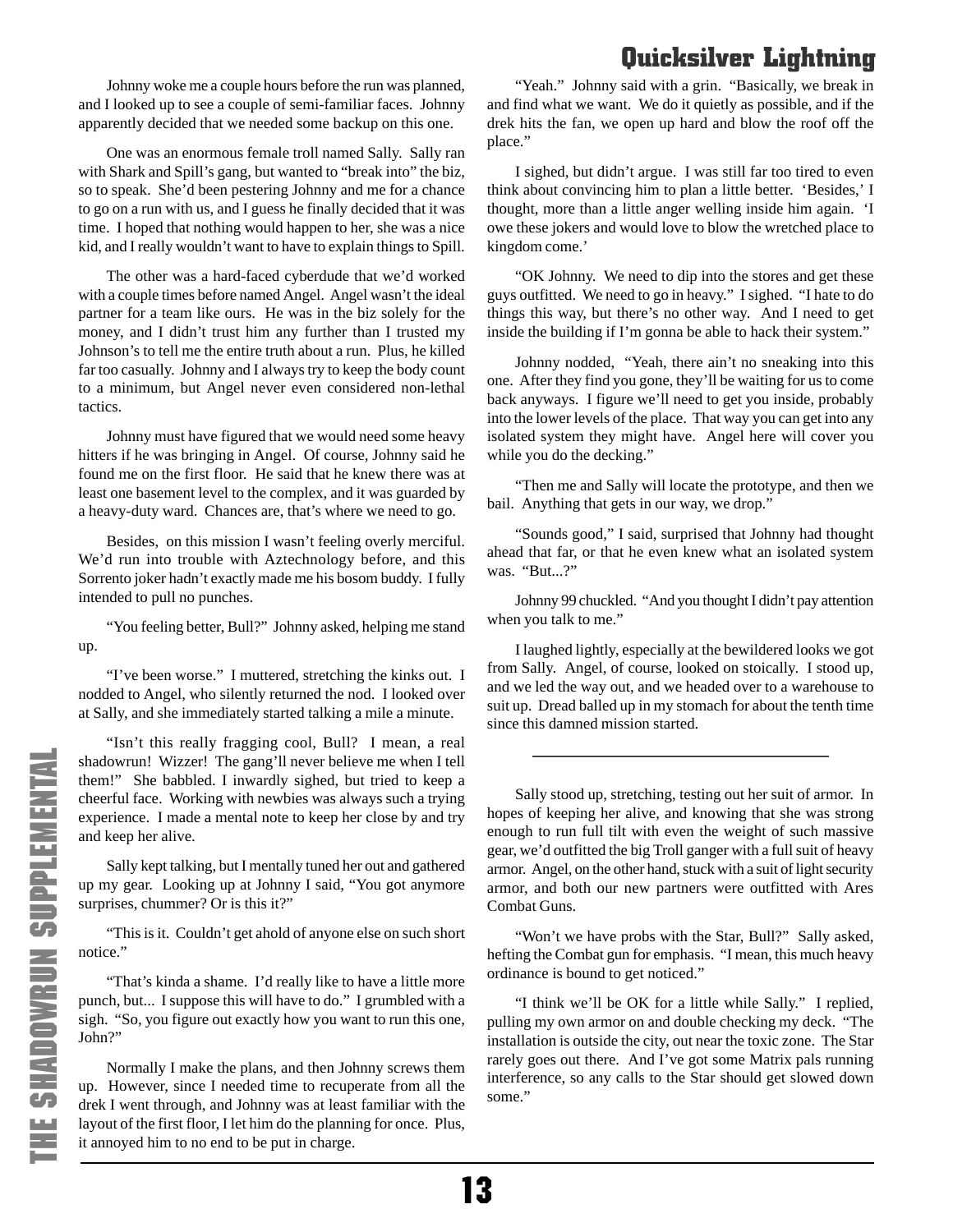Ahh, the toxic zone, such fun. Back a few dozen years ago, The cities of Cleveland, Ohio, and Erie, Pennsylvania got together and decided they needed a new Nuclear Power Plant. The old one, in Perry, really wasn't large enough to power both the city of Cleveland, a metropolis in it's own right, and the growing cities of Ashtabula, on the Ohio side of the border, and Erie, on Pennsylvania's side of the border. They were already close to growing together into a sprawl back then.

The job of building a new, and very large nuke plant was contracted out to the lowest bidder, of course, and that proved to be a major problem. The contractor decided to skim money off the project. Lots of money. And that meant that the building suffered in a lot of areas.

Three days after the plant went online full time, it suffered a major meltdown, the worst since the Chernobyl Plant in Russia in the late 20th century, and irradiated the surrounding area. There is now a 25 square mile radius that used to be the city of Ashtabula that's now mostly an unlivable toxic hell-hole, and for miles around the TZ everyone refuses to live there except the dregs of society. It's mostly wilderness, so it's also a haven for criminals, shadowrunners, and others who'd like o be left alone, and with the land cheap as it is, there's more than one corp installation hidden out there, working on projects they don't want anyone to see.

Sally nodded, but still looked dubious. I smiled reassuringly and hefted a Panther Assault Cannon, after checking to see if my pair of Ruger Warhawks were secured to my waist. Her eyes goggled at the sight of the huge anti-tank weapon, but I ignored her and turned to Johnny.

"The van is fragged, dude. We're going to have to take the Landrover, and that things not armored or modded up at all." I told him.

Johnny 99 nodded. "That's OK. We shouldn't have any problems getting in, but on our way out we may run into problems. These are the Azzies, after all. You know how they get when you take their toys away."

I sighed and nodded back at him. "I know, Johnny. But Sorrento's got our number now, and he knows we're after him. And, he knows that I have data on Quicksilver Lightning. Until that info is no longer worth anything, which will be anywhere from one to six months from now, he'll be on our asses. We have to get in there and get this info, and get it into someone else's hands, fast. That way, they'll have bigger fish to fry, and hopefully, we'll no longer be that big of a threat to them."

That was always a shadowrunners worst fear. That the corp would decide that this time, they were worth the effort of hunting down and killing. And if a corp decides to do you in, then you're done. No matter how good you are, there's no way you can survive for long against the kind of manpower and money they have to bring against you. With a half million nuyen bounty on your head, even your mother will turn your ass in.

"What's our time frame, Johnny?" I asked.

"45 minutes, Bull." He replied, looking at his watch. "We need to get going if we're gonna hit the place on schedule."

With a sigh, I motioned to Angel and Sally, then we loaded into a somewhat battered Landrover and headed off into the night.

What came next was a blur, for the most part. They say that Street Samurai and other combat recall very little between the time we left the warehouse and when we limped back. It was a nasty little fight, I remember that much. And poor Sally, who so wanted to be a runner, didn't survive. She got fragged by a sentry gun on the third sub-basement of the damned place. The only consolation is that Kano Sorennto died on his knees, begging for his life. And we got the data. But at what cost?

 I was not looking forward to telling Shark and Spill what happened.

The bar was your typical dark, seedy dive, the kind of place that all of these meets take place in. Roaches and Devil Rats crawled in the dark corners, and several even lower forms of life sat on battered stools, slumped over the bar drinking their troubles away with cheap sythahol.

I could spot our Mr. Johnson and his high priced suit immediately in the gloom of the Sal's Den, and I stepped towards that corner of the bar. Johnny 99 silently followed behind me, his Amerind features grim. Normally I play the "big dumb ork" and let Johnny talk during these meets, but not tonight. After the botched run that we had just barely survived, I was not in the mood for games.

The front door crashed open behind us, but I didn't even look back. From the gasps from a couple of patrons and the brief flicker of surprise and fear from Johnson and his two thug bodyguards let me know that Shark and Spill had entered. The two trolls always had that kind of impression when they walked into a place. And tonight, they were pissed.

I walked up to the table and sat down in an empty chair across from Mr. J and his pet trolls. Johnny and the twin troll gangers grabbed chairs from a nearby booth and dropped into them beside me. Mr. Johnson did his best to look impassive, but the trolls next to him fidgeted nervously in their seats as they sized up our merry little band. Mr. Johnson's eyes betrayed his doubts about the situation. He was in way over his head.

We sat looking at one another for several long minutes, and finally the Johnson cleared his throat and began to speak.

"So, Bull... Did you get the, ummm... data?" He asked, his voice stammering slightly. I nodded once, saying nothing.

"Good, good. Now, if you'll hand over the item," He reached into his jacket and pulled out a couple of credsticks. "I have your money and we can be done with this business." And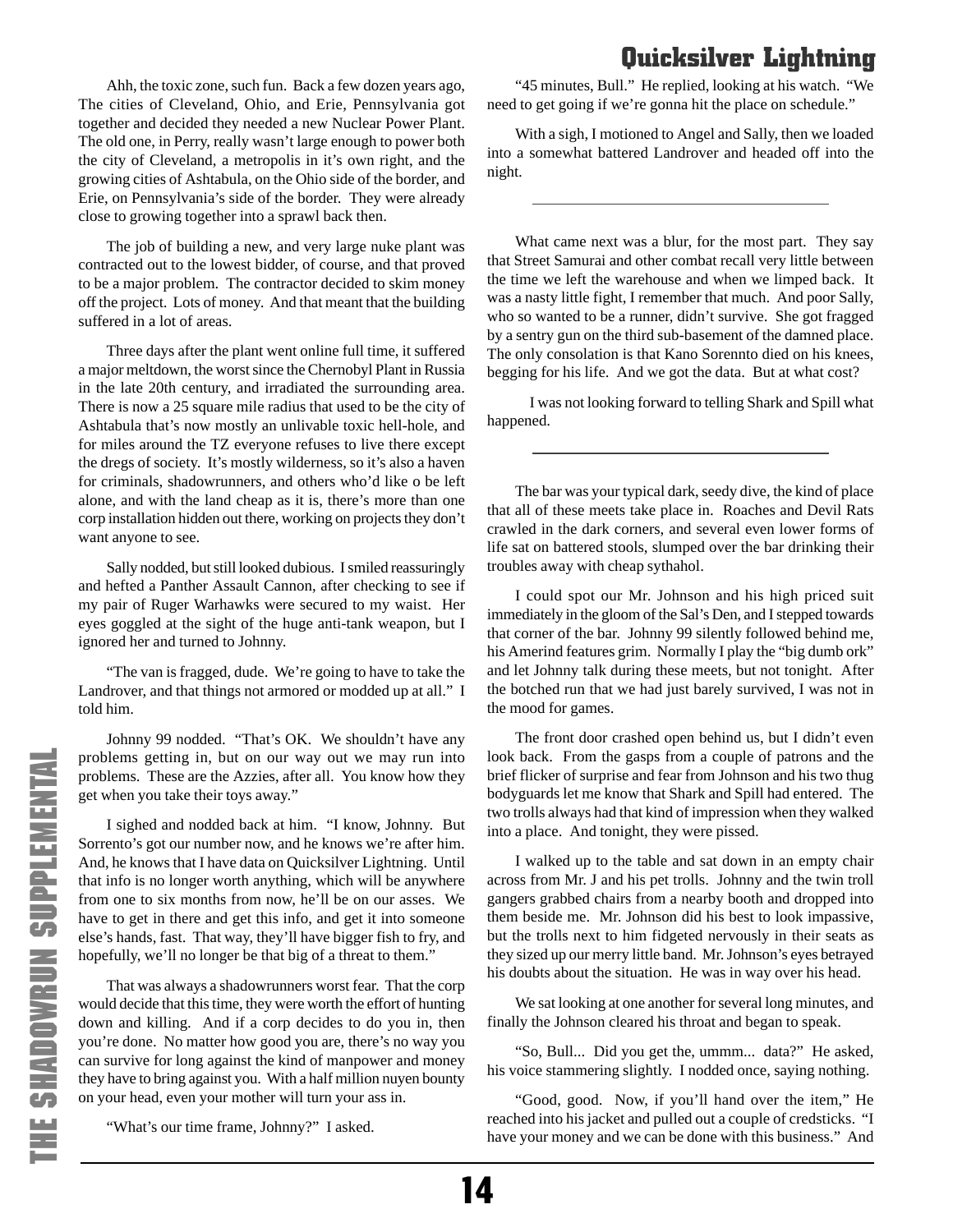away from us scummy, dangerous Shadowrunners, I'm sure he wanted to add.

And so it begins.

"Sorry pal, but it's not quite that simple." I said, my arms crossed in front of me. I leaned back in my chair slightly, tipping it back on two legs, and propped one heavy, booted foot up against the table.

"Excuse me?" He asked. Why do they always seem so surprised when complications arise?

"You heard me." I growled, watching carefully as his bodyguards tensed up slightly. Johnny had already done some magical astral recon of the place and our Johnson, and he could tell these two were mundane thugs with some cyberware to make them faster, stronger, and meaner. However, we weren't impressed. I slowly pulled an optical chip from my pocket.

"This little baby caused us a lot of problems. It cost me and Johnny a lot of money, and it cost *them*" I jerked my thumb at Shark and Spill "a friend. This job turned out to be a lot more difficult than you told us it would be, but I expected that. However, the Azzies really wanted to protect this info, and it's worth a hell of a lot more than 10K."

At the mention of money, the Johnson's face immediately became a mask as his business demeanor overtook him. Apparently negotiation and haggling were areas he was prepared to deal with, not the hard edged reality of dealing with Shadowrunners. I chuckled inwardly, wondering if this was his first time playing Mr. Johnson, and wondered how he'd react to someone as mercenary as Angel, or some of the more bloodthirsty and insane runners I'd met. I reached into a second pocket and pulled out a sheet of paper and laid it on the table.

"Between having to hire additional personnel, the loss of an operative, the loss of a very expensive van, myself getting tortured, equipment, time, and the fact that I don't like you very much, our fee has gone up considerably." I said as I recited a list of expenses. The Johnson at least had the good graces to blanch slightly when I mentioned Sally's death and my own torture.

Mr. Johnson picked up the paper and skimmed it over, his eyes widening as he came to the final cost. "One Million Nuyen!?! Are you crazy?"

I snorted slightly, a technique I had worked on ever since getting the nickname Bull in High School shortly after I goblinized. "You don't even know what's on this chip, do you?"

"Some kind of new software." He shrugged. "Not that it matters. You were hired to do a job for a certain fee. After all the problems you had, we could see fit to at least double your fee. But this is ridiculous!"

I shrugged and pulled out another optical chip and tossed it to Mr. J. "Here, slot that for a second, 'Mr. Johnson'."

He pulled out a high priced Pocket Secretary and inserted the chip. He was silent for a minute as he read, then his eyes widened as he read the material on the chip.

"Let's see if I can remember the important stuff" I said as he read. "Mr. Jonathan Nagy, 42 years old. Worked for Renraku for 8 years, after defecting from Ares and changing your name. You have a wife named Alyssa, and a 4 year old daughter named Jessica. You live at—"

"Enough!" Jonathan Nagy roared, leaping up from the table. His eyes held a mixture of fear and anger as he looked down at us. Behind me the trolls tensed slightly as Nagy's two bodyguards stood up, flanking the man. "You... You're not supposed to be able to find out who I am! Don't you runners live by some kind of honor code or something??"

I laughed coldly at him. "Believe it or not, we do. But we don't appreciate getting screwed over by some newbie, two-bit corp dork who can't even bother to find out what information he's after. And who then tells us it'll be an easy mission. Sorry pal, but you have our updated fee. Pay it, or this little baby goes to the highest bidder, and that info about you gets posted to every BBS and Trash Tabloid this side of Amazonia."

Nagy stood staring at us for a second, shock apparent on his face as he absorbed this information. "Kill them!" He yelled to his trolls.

They were fast, I'll give them that, a hell of a lot faster than me. And had the trolls punch landed, I'd have been in a world of hurt. It never did though.

The first troll was a blur of motion as he drew his fist back, his cyber-augmented muscles tensed to deliver a blow that could probably have crushed plasticrete. Then his head vanished in a spray of red mist that blew back onto Nagy and his second troll body guard. I glanced sideways, and Johnny's eyes were glowing slightly and his head was cocked to the side slightly. I gave him a quick nod, then stepped back as Shark and Spill tackled the second troll with a bone crunching thud. In the blink of an eye, Nagy stood alone, both his bodyguards lying on the ground next to him, and with almost a ton of angry Troll, Ork, and Amerind staring at him. He blinked in shock, then fainted.

 I glanced around the bar as the last patron bolted out the door. The bartender, a grizzled old Troll named Drok, stood behind the bar with a dirty cloth in his hand, watching us, his expression a mixture of frustration and tired expectancy. He saw this kind of thing happen far too often, most likely.

Shark grabbed Nagy, and I tossed one of the certified credsticks that Nagy had brought over to Drok. "Sorry about the mess."

Then we headed out.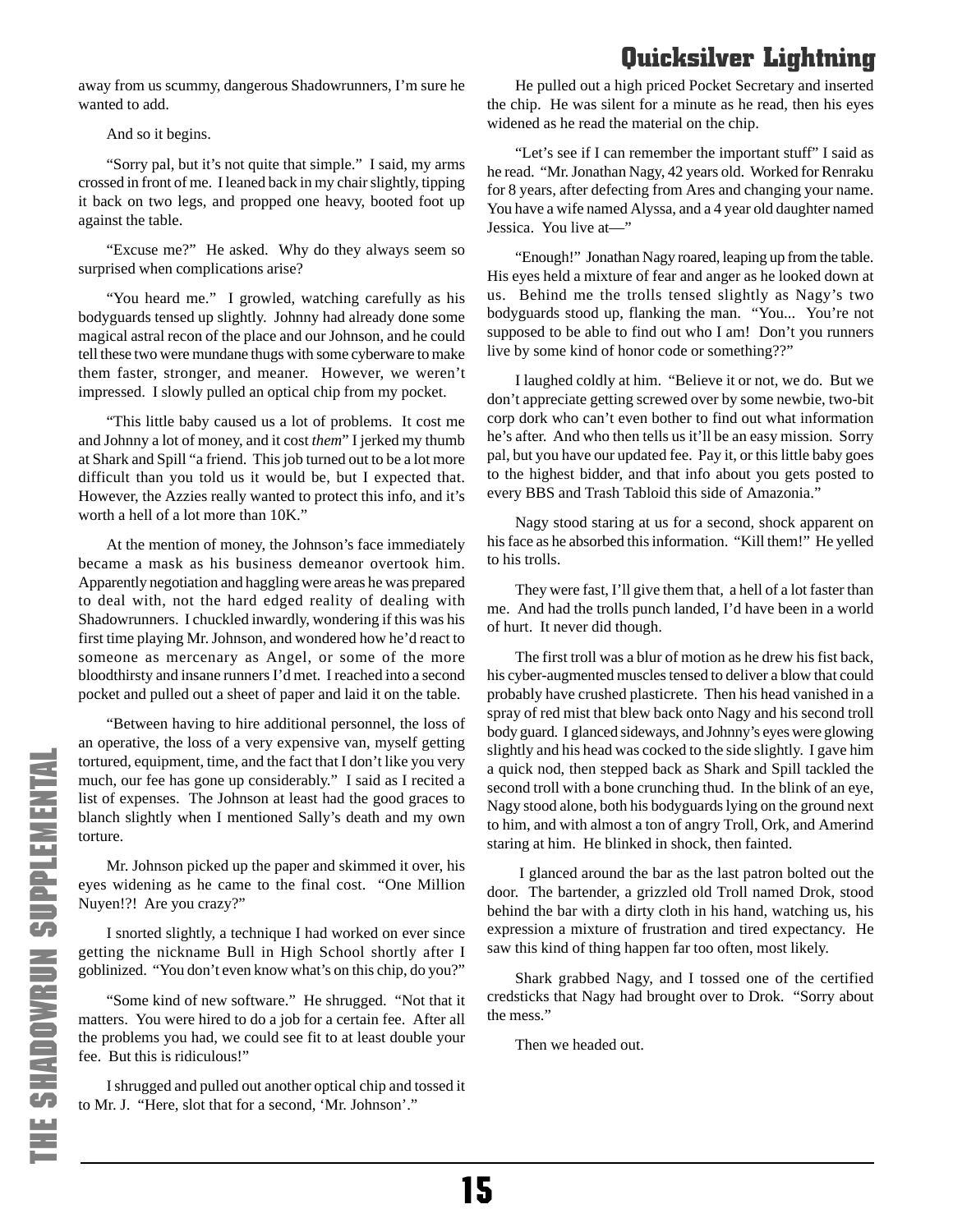In the end, Nagy managed to scrounge up the money to pay us. Turned out he had been skimming money off the Renraku "Shadow Ops" budget for a couple years now. He'd offer very low pay, and hire low-end runners to do the job. This time he had to hire a little higher up the ladder (that, or Renraku had even less data on us than I suspected), and the job turned out a lot tougher than he expected. I gave him all the data I had on him and his family, and warned him that if I ever saw him again, or had any trouble I could trace back to him, he'd wish for a quick death. And I described several fun little tortured in detail to him, just to emphasize the point. Had Sorrento survived our run on Itlan Industries, he'd have been envious of those tortures, to be sure.

Of course, I also gave him my word that I gave him every copy of the data that I had. And I did. However, mysteriously enough, several weeks later, that info got posted to every major BBS on Shadowland, and then to every BBS in the world within an hour. Every hack with some technical skills and the right equipment could make themselves the Quicksilver Lightning chip. And all this appeared to be released as free info by Aztechnology themselves. Rumor goes that if they couldn't have it to themselves, everyone could have it.

Of course, the fact that I killed all technical data on the Quicksilver project that Aztechnology had made that reasoning very false. But I had nothing to do with it. I was on vacation in the Bahamas with Marie, the kids, Johnny, and Xuxa.

It's nice to have friends with talent.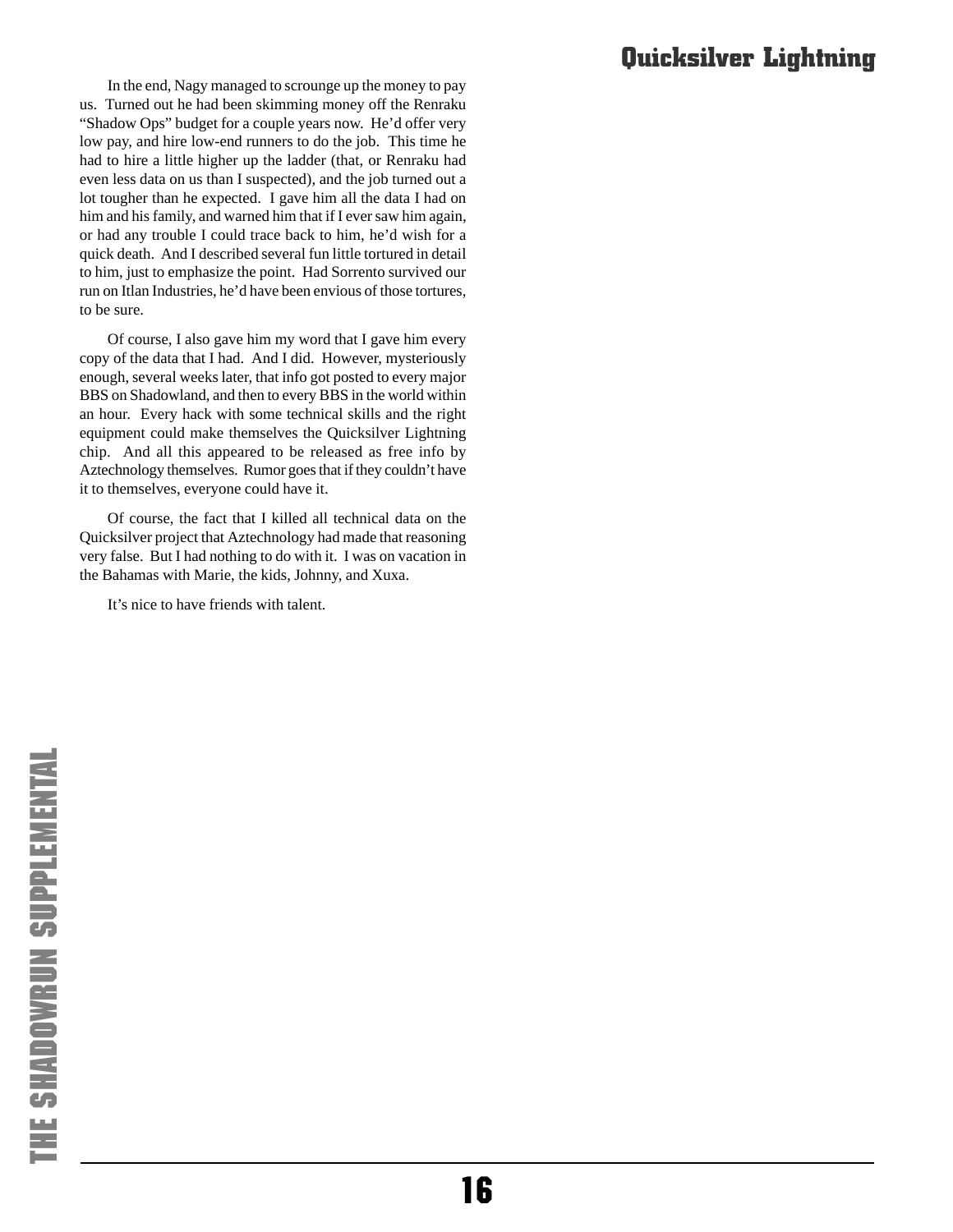**by Alexandre van Chestein (havoc@zone.ca)**

## <span id="page-16-0"></span>**Welcome to QTTV News Tonight!**

In our continuing series Shadows of Crime – Seattle's Dark Side, we've treaded murky waters such as government coverups, insidious private business fraud dealings and even threw a glance at organized crime. In tonight's installment, we'll first explore gang activity in Sprawl Gangs, along with an exclusive file on one of the gangs that can be problematic to our faithful viewers: the Crash Hammers. Other segments will include tips on personal security, home safety and we'll finish with a hightech report on the latest technological advancements in personal protection. Without further ado, it's QTTV News Tonight!

*» QTTV News is not the most accurate or reliable of networks, and QTTV News Tonight has seen better days as far as content is concerned. This 'Shadows of Crime' series they've been milking for ratings lately is not without its charm, however, and certainly not without its usual payload of drek. The smart readers will take most of the stuff here with a grain of salt. Still, there's bound to be something in here that may turn up useful.*

*As always, children, this archive is read-only – you're welcome to try to access it, though, we're testing an adorable little bit the MCT boys call a 'Dark Knight IC'. Ample storage is available for those of you with something to add. » Captain Chaos*

# **Sprawl Gangs: The Crash Hammers**

The first of tonight's topics is Sprawl Gangs, a threat to daily life as we know it. These rag-tag organizations are stealing our youth away and turning them into weapons against the city – they must be exposed and taken care of! On this Friday, the gang we'll zoom in on is one of the most notorious gangs of late: the Crash Hammers.

### **Gang Focus**

The Crash Hammers are reunited under a single banner; that of heavy urban renewal. Founded by a former member of the Spikes gang with the simple name of Jack, the Hammers set up shop in the Puyallup Barrens some time ago, switching headquarters and shifting their turf around erratically over the months. There is no mistaking it when you enter Crash Hammer turf; the territory limit is covered with smashed cars and trucks, broken windows and crushed walls.

*» And that sets their turf apart from the rest of Puyallup because? » Smudge*

The Crash Hammers' main motivation is simply to wreck everything in sight. Most members carry around large sledgehammers with which they inflict random property damage on anyone or anything that they didn't receive protection payment from.

### **Gang Leader**

The gang is led by Jack, a somewhat large Troll with an affection for pneumatic jackhammers. The current leader is in fact the third Troll to bear the name Jack, as twice now the old leader has been vanquished in a leadership battle and afterwards walled into the headquarters' basement.

*» No confirmation on this yet, chummers, but word on the streets says that's how most intruders into gang turf end up. Walled up tight in a busted-up old building. » Lightway*

*» …Preferably after having every major bone broken or cracked by fledging gangers. » Grind*

The current Jack follows the lead of the two previous, being a heavyset Troll with a strange, unhealthy fixation on destruction. His weapon of choice consists of a reinforced jackhammer, which has so far weathered untold amounts of punishment without breaking down. His leadership skills are second to none, as he can motivate his entire legion to level a city block in no time.

#### **Lieutenants**

Jack currently has three Lieutenants: Rumble, Girth and Ferh.

Rumble is the only human member with any kind of power in the Crash Hammers. A large man with an equally large build, Rumble is suspected to be a former construction worker.

*» That or he has a hell of a weird fetish with hard hats. Haven't seen him twice with the same one. » Smudge*

Girth, a stout Ork, is rumored to be the only tactician the Crash Hammers have. Sources say he's the true leader of the gang, and that the three Jacks so far have been mere figureheads. Girth is one of the rare Hammers who don't go around toting blunt instruments; witnesses say the Ork carries an LMG with him at all times.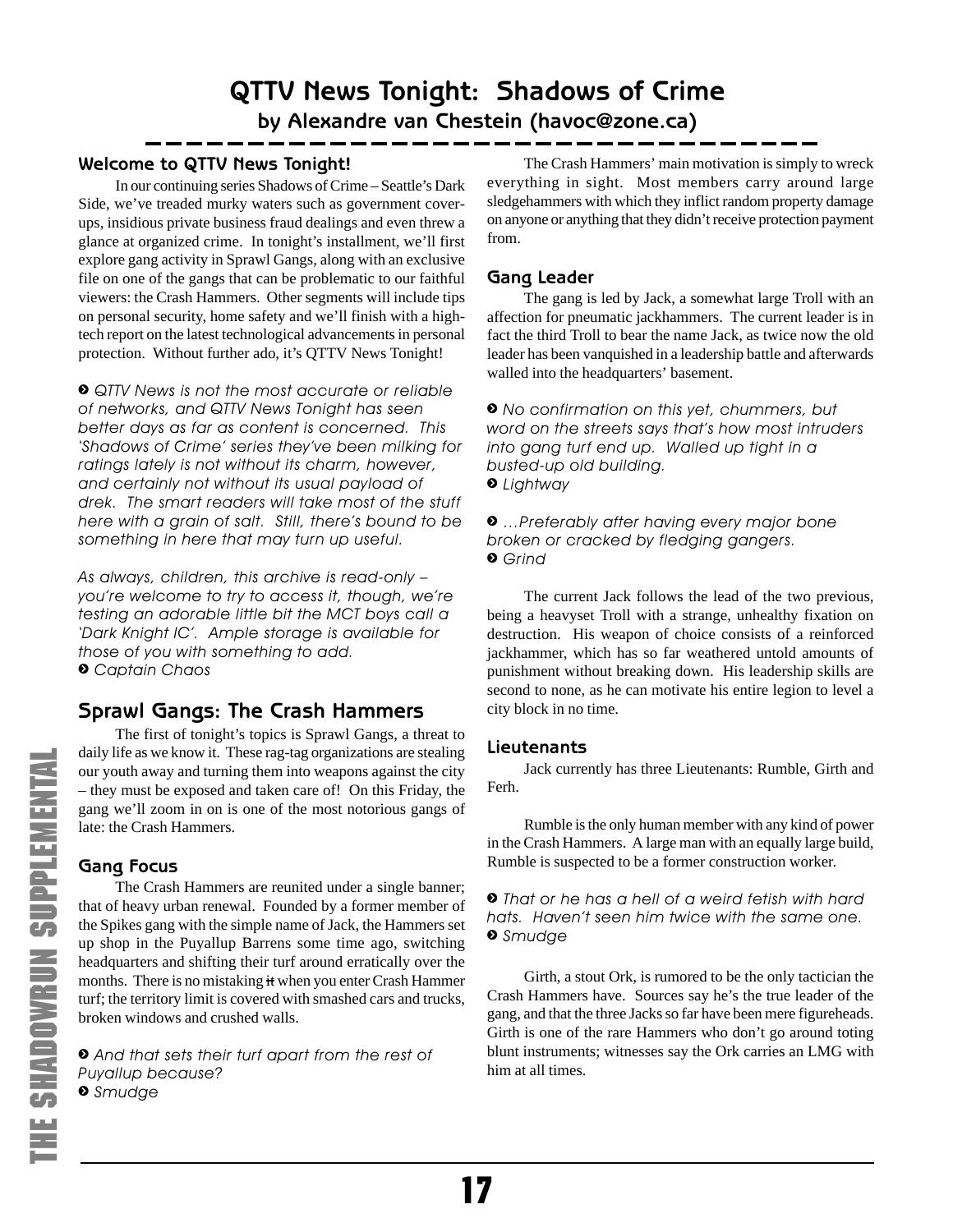<span id="page-17-0"></span>*» …As any master tactician would. » Sir Longshot*

*» By the by, chums, some breaking news – Girth has been officially 'demoted' by the big man upstairs after the latter got wind of this particular report on QTTV News.*

*» Lightway*

*» Bulldrek. I scoped him out last week heading some prime urban renewal biz. » Smudge*

*» Your sources against mine, trog. » Lightway*

*» Don't gimme a reason.*

*» Smudge*

Ferh, the last of Jack's Lieutenants, is nonetheless the most brutal when it comes to business. Practically all demolished businesses, houses and other establishments have reported that Ferh, a remarkably thin Troll, was leading the destruction.

*» 'Remarkably thin'? Hardly, that thing isn't human. Then again, neither are most of his toothy brethren.*

*» Lightway*

*» That's it, fragface – you die. » Smudge*

*» And now for something completely different. I've pulled in some quirky bits of info from a few buddies o' mine, and what I garnish is that these guys are pretty much on par with most other outfits out there – so don't get any bright ideas, chummers. Not unless you like having your head reduced to a pancake.*

*» Sir Longshot*

*» They got guns too. » Smudge*

*» 'Scuse me for asking, but where exactly do you get all these choice parcels of data you keep tossing at us here? You living in their attic or something? » Grind*

#### **Head Count**

The Crash Hammers are rather numerous, ranging in the 30 to 40 members according to official reports. Sources say they may have even more members out there.

#### **Initiation Rituals**

Jack is said to personally oversee every initiation of a new ganger.

There are two known parts to the Crash Hammers' initiation. The first is to simply show aptitude with any kind of blunt instrument – this is often proved by beating up a trespasser or unfaithful protectee with said instrument. If the ganger's skill is judged high enough, he moves on.

The second part of the initiation ritual involves proving one's toughness, often by having a concrete wall fall down on the fledging ganger. If he survives, he becomes a member of the Crash Hammers.

*» Rumors abound of a third part – you get to harass a local go-ganger until he charges you, then crash him in a twisted game of chicken with you on foot. Fun fun fun. » Smudge*

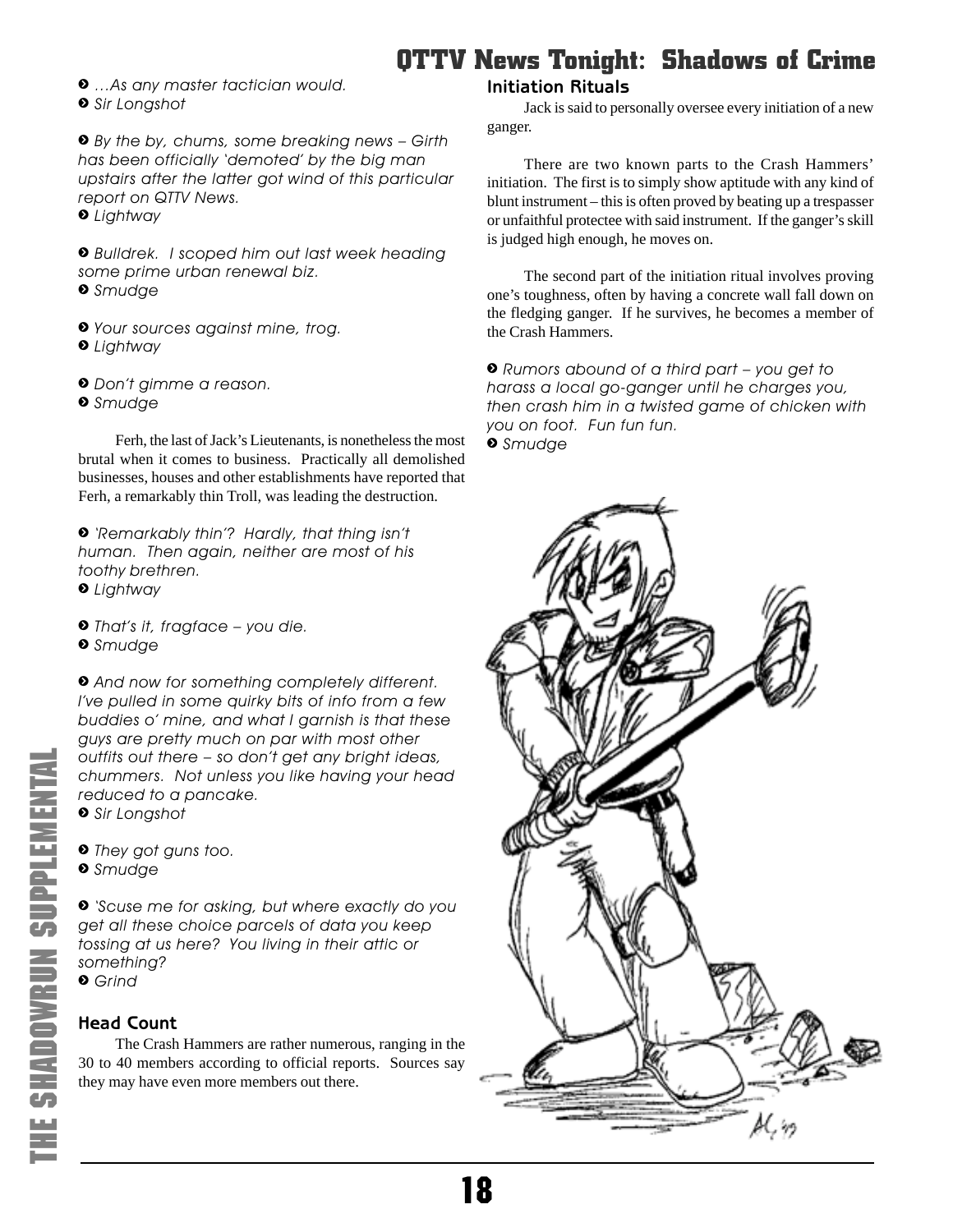<span id="page-18-0"></span>Our most reliable sources tell us that to become a Lieutenant, a Crash Hammer has to weather a single strike from every other ganger in the group. The survivor then becomes a Lieutenant.

*» This makes no sense! That means you'd end up with less and less Lieutenants as the gang's size increased. Bulldrek, they can't be this dumb. » Rippler*

*» Surprise, surprise.*

*» Lightway*

### **Uniforms**

The Crash Hammers usually wear all sorts of clothing, as long as it has heavy (or at least obvious) armor plating. Additionally, no Crash Hammer is seen without some kind of blunt instrument, ranging from simple hammers to huge sledgehammers to Jack's pneumatic jackhammer.

*» Not to mention their damn shotgun sledges. » Holy Field*

- *» Pardon?*
- *» Grind*

*» Shotgun sledgehammers. They rig 'em up with a shotgun's firing chamber just below the weight and link the trigger to the handle, then fill the gun with some sort of all-powder round or such. Gives a hell of a swing when they fire it off. » Holy Field*

*» Uh huh.*

*» Ripple*

*» No drek. Had a run against the Hammers a while back and some of the tough grunts had those. Damn well nearly flung me through a wall. » Holy Field*

# **Symbols**

The Crash Hammers' symbol is a blue sledgehammer over a crumbling stone wall background. It is often worn near the neck or breast, but most gangers also have it embroidered onto the back of their jackets or coats.

### **Territory**

The Crash Hammers claim an area of the Puyallup Barrens which changes every week, shifting to and fro. They often move due to either other gangs reaffirming their boundaries or simply because there's no more good real estate to destroy and desecrate.



*» What they're not telling us yet again is that the lovable Hammers aren't invincible against odors – all those mushed-up people walled into the basement eventually stink like hell. Still wonder why they keep moving? » Smudge*

## **Operations**

The Crash Hammers deal in BTLs in order to fund their urban renewal escapades. Despite their destructive habits, sources tell of very skilled dealers within their ranks.

Additionally, the Hammers are known to sell out a small portion of their numbers for a few hours now and then to carry out wrecking jobs, both legitimate and shadowy.

*» Heh.*

*» Rippler*

*» Strange as it may seem, these guys seem to be the right people to ask if you want something torn down quickly. Though I'd think twice about it, seeing where the money's going… » Grind*

*» What are their rates? I know a certain Mr. Corp I'd love to see the face of upon returning to a crumbling pile of dust after a long day at the office.*

*» Hotshot*

*» Depends. I've heard their asking price is in the four digits. » Smudge*

#### **Foes**

Evidently, the Crash Hammers are not without enemies. Local gangs such as the Night Hunters are known to occasionally do their thing to isolated, non-human members of the gang. The Spikes, a Troll go-gang covering nearby Interstate 5, is the

> original gang the first Jack was a member of, and therefore still has a grudge against its splinter faction.

*» Remember that third initiation ritual I mentioned? Guess where they find the go-gangers. » Smudge*

*» So you're telling me the whole 40 of 'em have successfully knocked down a fragging Troll charging on a cycle? You're slotted up something serious, Smudge.*

*» Lightway*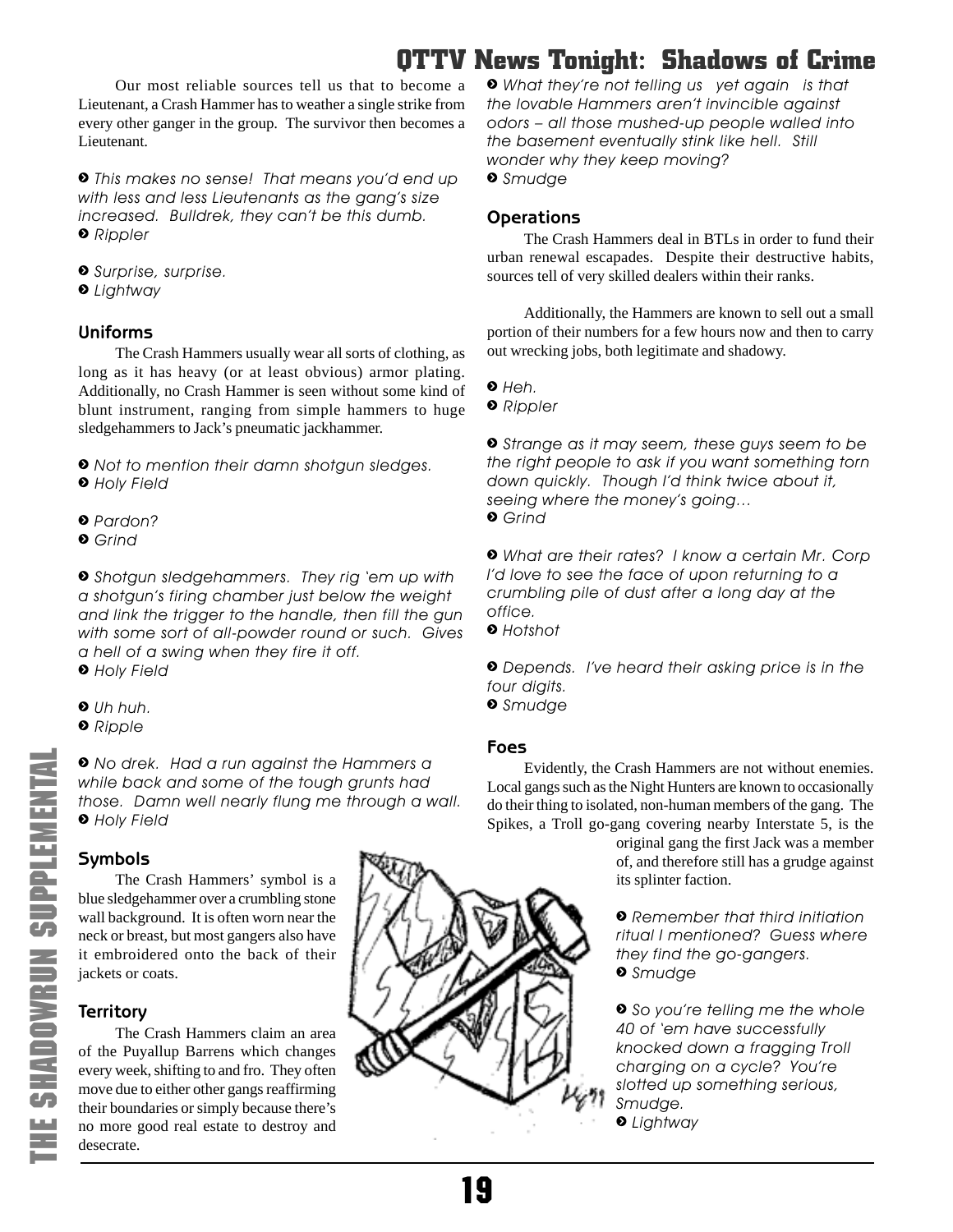<span id="page-19-0"></span>Of course, all forms of law enforcement and security consider themselves an enemy of the Crash Hammers, as well as any other gang in Seattle.

*» Sure… Me, I consider myself an enemy of the Cascade Ork people – don't mean I actively go out and give 'em grief. » Lightway*

#### **Uniqueness**

The Crash Hammers are known for their extensive use of sledgehammers and jackhammers in their twisted goal to actively destroy everything in sight. Hardly a building goes down in the Puyallup Barrens that isn't blamed on the Hammers.

*» A final word on these jokers – if you have to deal with them in any way, keep it 100% business. One bit of idle chatter about their sledges, the Spikes or anything at all will get you mashed if you're not drek-hot in fast-talk. » Smudge*

#### **Prevention: Are they who they say they are?**

Every day while commuting from home to work or while enjoying a corporation-sponsored outing, we meet countless people who, for all intents and purposes, may not be who they say they are. While it's easy to have security drop by and do a SIN check on any suspicious person when we're at home or on the job, we don't have that luxury when 'security' is nowhere near… or do we? SecuriTech (not affiliated in any way with SecureTech), the leader in personal safety for the common man, has developed and authorized a portable, fully-working SIN verifier for all of us.

*» Unlikely. To check a SIN you need access to the Matrix or to a bigass databank – and I doubt that fits into a portable format. » Grind*

#### **How A SIN Works**

For those of you who are unfamiliar with the workings of your System Identification Number, refer to our sister publication *The Guide to Real Life*, which offers comprehensive information on how the single most important item in today's society functions.

Linked to the common credstick (uncertified versions) is your SIN, which compiles everything that has been recorded about you so that competent businesses and law enforcement can confirm your identity and prevent anyone else from assuming it.

*» Not to mention the great blackmail possibilities and Big Brother influence. Methinks the argument's one-sided. » Rippler*

*» Big Brother? The hell is that? » Smudge*

However, there are those unfortunates who, for any number of nefarious reasons, will forge themselves a fake SIN and assume a false identity, possibly even yours. For this reason, SecuriTech has developed the world's first civilian-authorized portable SIN and credstick verifier so that even the common man may make sure that the person he's talking to is who he says he is.

*» If this really works which I doubt , can it really identify forged SINs with any kind of accuracy? » Grind*

*» Read on.*

*» Lightway*

### **The SecuriTech SIN and Credstick Checker (SINACC)**

The SecuriTech SINACC consists of two main parts; the checker proper and a linked communication module which interfaces directly with SecuriTech's link to the local law enforcement branch and verifies whatever credstick it plugs into.

*» The direct interface it mentions is through a cellular connection. Jam that, and you're scottfree.*

*» Smudge*

*» Not quite. If it can't communicate with the local branch, it'll say so – this may be potentially more dangerous for those of us with a not-sogenuine SIN, because you never know how the average Joe will react to that. » Grind*

The checker is roughly the size of a pocket secretary and is fully portable; the communication module is the size of a briefcase and has a considerable range away from the checker. It is recommended to carry the communication module close to you, perhaps by placing it in your car or by carrying it as a briefcase.

> Securitech SINACC **Communication Module Rating Weight Avail. Cost** 1 0.2 6/6 days 6,250¥

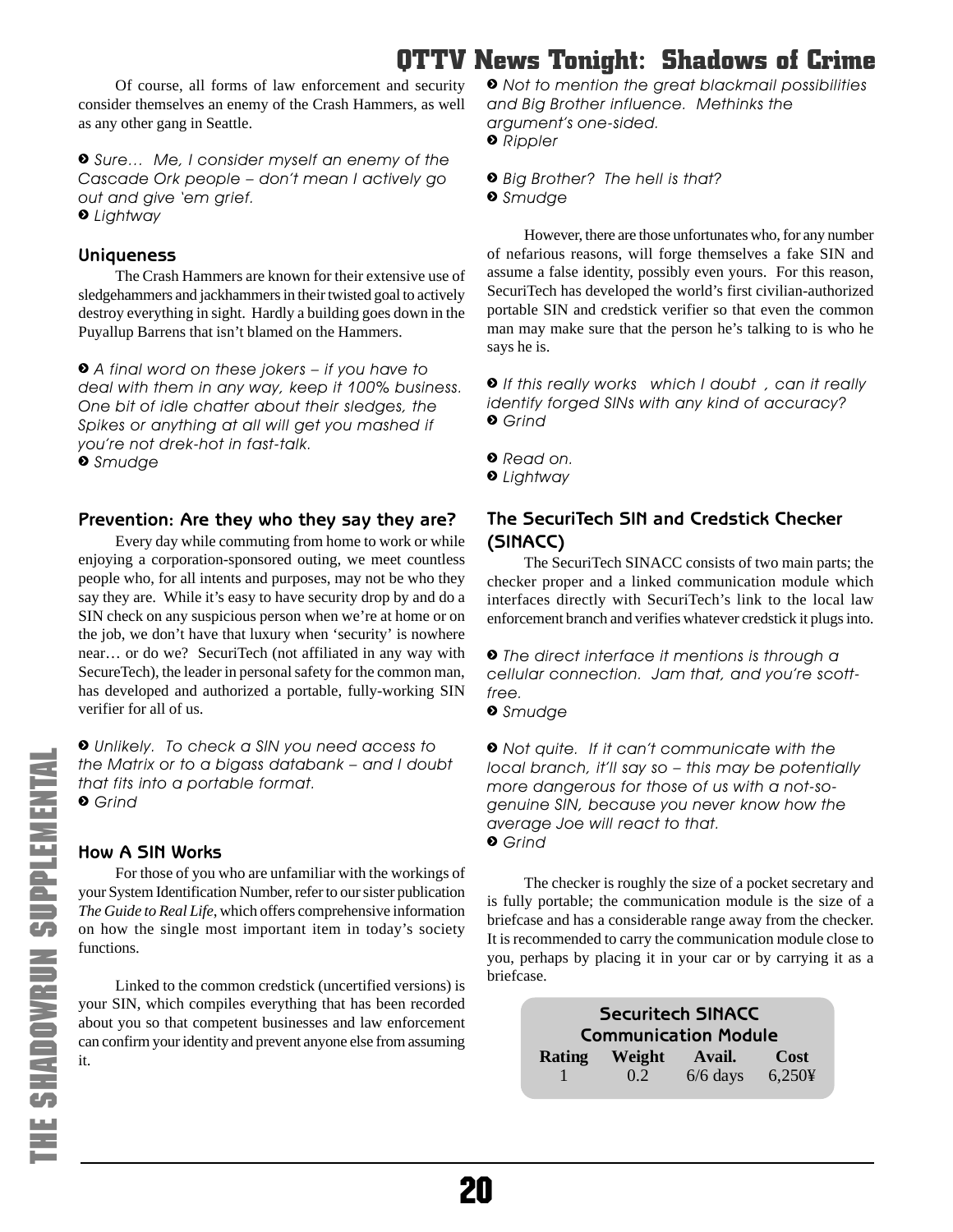<span id="page-20-0"></span>*» Here's another way to circumvent this bugger – get between the checker and the communication module. If you can catch the signal and send back a positive before the module does, there you go. » Lightway*

### **Availability and Distribution**

The SecuriTech SINACC is available at all SecuriTech outlets, and can also be found in the leading stores that deal in personal and home security.

Don't wait to be taken off-guard by a pretender – reaffirm your grip on your personal safety and get the SINACC today! If just one citizen in ten acquires the SIN and Credstick Checker and uses it actively, the percentage of kidnappings and robberies will drop by half in the next year. Together, we can make a better city.

*» Got the opportunity to dissect one of the buggers, and I'm pleased to say that all it does is generic background checks and a password verification. Those of us with decker friends will sleep soundly – if, however, you got your SIN off the back of a van, you may be in trouble. » Lightway*

*» And while we're on the subject, I managed to engineer a rather handsome little piece of machinery. I call it the SINACC Burner; it fits at the end of your credstick and is nearly undetectable, but will zonk out any SINACC it plugs into. It effectively burns out its sensor module and gives the user an 'Internal Malfunction – Bring Back to Detailer for Repairs' message. Ring me up at LTG# 34251 65-2221 ; it's a mere 500¥ apiece, single use only. » Lightway*

### **A Last Word of Caution**

We should also mention that no amount of checking makes up for lack of forethought. Should someone happen to steal your identity and no one cares to verify it, who can guess the horrors that criminal may do while under your name? The best way to safeguard against being robbed of your name is to keep good relations with your superiors and your co-workers. Make sure your boss knows who you are and what you look like; develop a routine so people will notice if something is amiss. By becoming predictable in the workplace, an unpredictable event such as being robbed of your SIN will protect you from the brunt of the damage, as people will notice the impostor. That is the true way to be safe in an unsafe today.

*» This brings up an issue most of us face here – what constitutes a 'good' fake SIN? Let's say I*

*want to hold up a good, everyday worker image in case I get a speeding ticket and want to pass it off. I find a good Matrix-running friend who owes me a favor and I get myself a SIN saying I'm on the night shift at the local Stuffer Shack. Now if the cop checks the SIN, it should pass provided my friend didn't slack off. But if he sees something and decides to go ask whoever runs that Stuffer Shack, I'm screwed, because in a place like that he's bound to know all his workers. » Sixth Gear*

*» So? By then you're long gone. » Smudge*

*» True, but I just lost a perfectly good SIN, a wad of nuyen, and I better not see that particular street cop again.*

*» Sixth Gear*

*» Let's get a forum going here. What's the best fake SIN? My personal favorite is private detective. Self-employed, no bosses, cheap to upkeep and you don't get stared at for asking questions. » Grind*

*» Can't beat corporate accountant. NOBODY knows who the hell you are. "Yes officer, well my records say Joe Bloggs works in our department, so I guess that's where he is. Can I help you?" » Sir Longshot*

*» Whatever it is, keep it low-profile. Hit that magic number of high enough position to warrant paying cash for a car, yet low enough prestige so that nobody can actually find out that you don't exist.*

*» Rippler*

### **Defense: Protecting Yourself on the Streets**

While you may feel safe in your home and within the protective shield of your workplace, the transit between the two is not always assured. There's no telling what danger might spring up from the shadows of a nearby alley, and thus one must be prepared. SecuriTech, aforementioned in the previous article, has come out with a number of personal defense options for the common man, and it is our duty to examine them and explore their applications on today's corporate worker.

*» That common man includes the corp suits we happen to meet along the way as well as the clerk down at the local Stuffer Shack, so read attentively, people. » Lightway*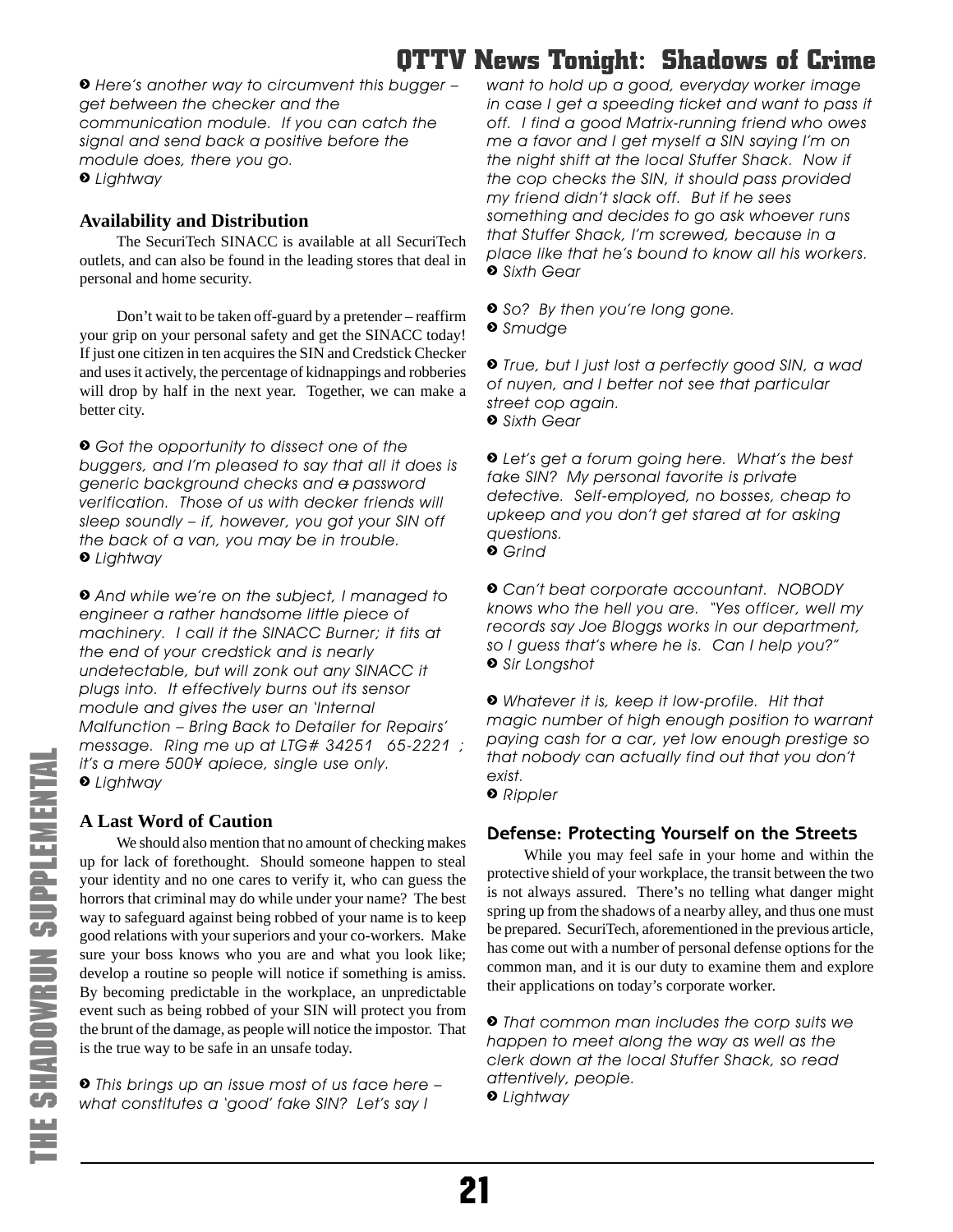#### <span id="page-21-0"></span>**Holdup FlashPak**

While attempting to defend yourself against muggers and other criminals is not always a sound idea, as many of them are much more skilled at violence than the rest of us are, there are nonviolent way to give a mugging victim time enough to make an escape into a public area.

*» Sure there are. Such as handing over the credstick. » Smudge*

One of these ways is the Holdup FlashPak, a small yet powerful flash that is easily concealable as a brooch, pin or in a tie. It is wired under your clothes and has small lines circling your collar and going to your arms, so that should you ever raise your arms above your head and stiffen your neck, the FlashPak will emit a sudden, sharp flash of light before burning out. This will effectively stun your aggressor and give you the few seconds you need to escape. It must be replaced after use.

# Securitech Holdup Flashpak

| Weight | Avail.       | Cost |
|--------|--------------|------|
| 0.5    | $4/24$ hours | 350¥ |

*» Will flare compensation work for this bugger? » Grind*

*» It should. It's not as high as the nastier stuff CorpSec tosses our way, so if your cybereyes or goggles got decent enough flare comp, it'll handle it. If you have bargain-basement flare compensation, however, it might get past it. » Holy Field*

*» If you've got bargain-basement flare compensation, you shouldn't be in the biz at all. » Grind*

*» Same goes for bargain-basement anything. » Punctual Brendal*

The Holdup FlashPak is available at all SecuriTech outlets and at any respectable personal security store.

*» Final word on this little fella – if you mug someone, don't ask him to raise his arms. » Smudge*

### **PANICBUTTON Shortcut**

The wonderful PANICBUTTON system immediately sends out a distress call to the local law enforcement branch. Unfortunately, it is only available to businesses and homes – it cannot protect you on the streets. Or can it? SecuriTech, using the same network the SINACC uses, has set up a small and portable PANICBUTTON transmitter that will have Lone Star (or its equivalent) coming to help you within minutes once activated.

*» Same goes for this puppy as was said for the SINACC – jam it. » Lightway*

The PANICBUTTON Shortcut consists of a small button that can be put anywhere, but which is most commonly installed near the toes. Once activated, it relays to a larger transmitter about the size of a pocket secretary, which itself hooks up with the local branch of security and tells of your plight, as well as coordinates. Within minutes a patrol will be on its way.

*» Just as long as you're in a public good area. If Mr. Corp happens to be in the middle of Puyallup when he hits the button, I doubt Lone Star will send the cavalry running. » Grind*

## **PANICBUTTON Shortcut**

| Weight | Avail.       | <b>Cost</b> |
|--------|--------------|-------------|
| 1.5    | $6/24$ hours | 1,000¥      |

The PANICBUTTON Shortcut is available at all SecuriTech retailers and should be available at your local law enforcement office.

*» The main problem with this bugger is that you can't always know where the suit is hiding it, and as such you're gonna have a hard time preventing him from sounding the alarm. » Holy Field*

*» No you're not. Just taser the hell out of him. » Smudge*

22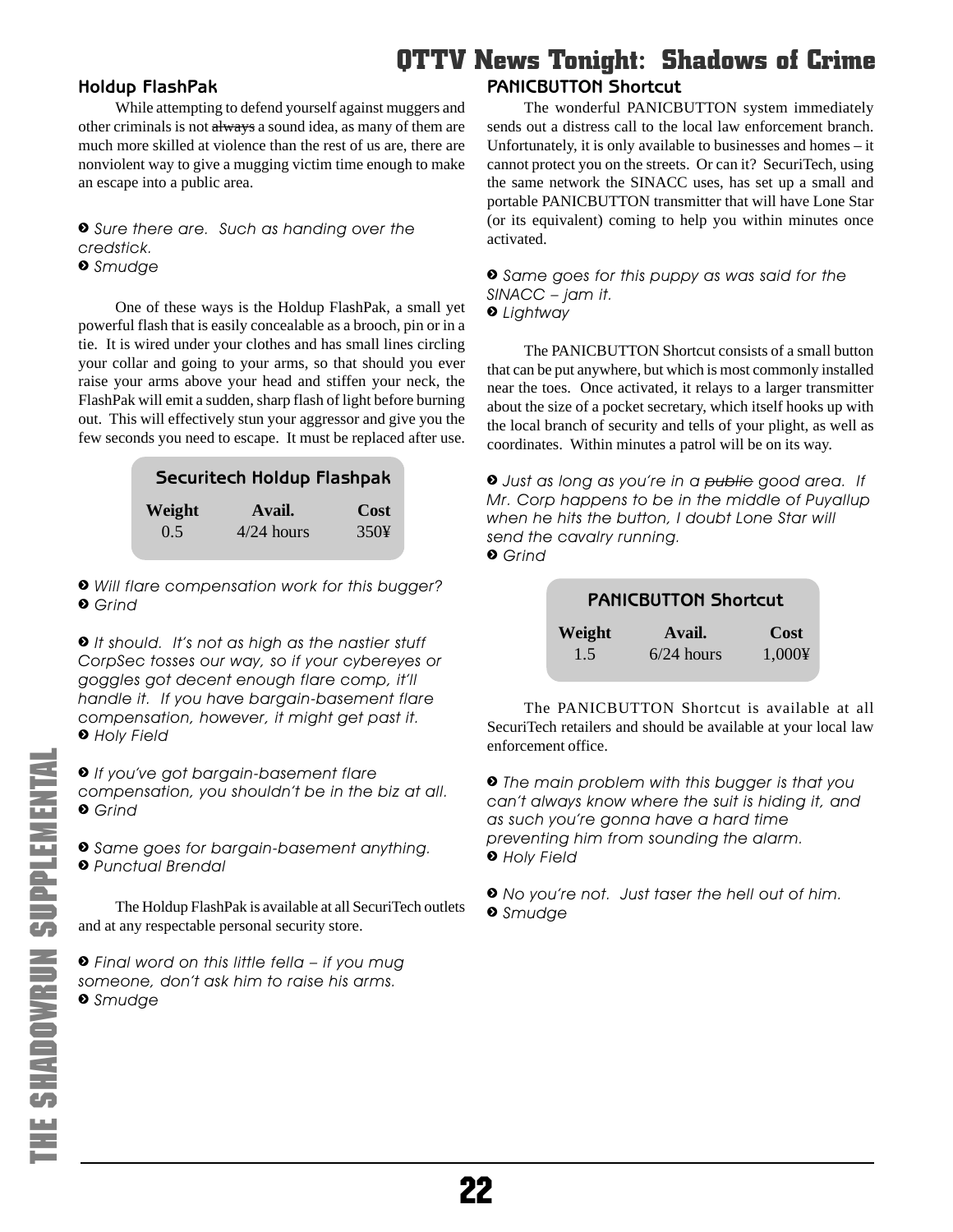### <span id="page-22-0"></span>**Credstick Invalidation Switch**

There comes a time when no matter what you might attempt, you WILL have your possessions taken away. In case this should ever happen, and to prevent any tampering or use of your credstick after it has been taken away from you, SecuriTech offers the Credstick Invalidation Switch (CIS).

Consisting of a set of installed circuits inside your credstick linked to a small transmitter no bigger than a cufflink, the CIS works along the principle that your credstick will never get away from you in a normal day's work. You wear the transmitter hidden somewhere on you, and should your credstick ever find itself more than ten meters away, it will immediately deactivate and lock up, becoming useless. It will reactivate within the hour of being brought back inside the 'safe zone'.

| <b>Credstick Invalidation Switch</b> |                     |        |
|--------------------------------------|---------------------|--------|
| Weight                               | <b>Availability</b> | Cost   |
|                                      | $6/24$ Hours        | 1.000¥ |

*» So what's the big deal with this one? Just have the suit cough up the transmitter in exchange for another breath.*

*» Smudge*

*» That would work, theoretically. But some outlets - I've done some research - will give you a few additional fake transmitters so you can give up a dud when a smart razorboy isn't taking any chances.*

*» Lightway*

*» Then just have the suit tag along. » Smudge*

*» Well yes, that would work, if you could get him to clam up. Just make sure he isn't packing any of those other toys advertised in this report. » Grind*

SecuriTech reminds you that you should nonetheless always contact your local creditor whenever your credstick is stolen. The CIS is available at any and all SecuriTech outlets, and your local creditor should have a small supply as well.

*» Y'know, this might be useful for other purposes. Ever had a buddy 'borrow' one of your certified credsticks on the way to his fixer? This baby works on certified too, not just the regular stuff. » Holy Field*

# **Safety: Bodyguard Drones**

In the final installment in tonight's report on crime, we explore the latest product line from SecuriTech's macrotechnology branch – that of Bodyguard Drones. Using existing technology along with cutting-edge security measures, SecuriTech has come up with a series of drone components which turn the most average of drones into automated means of saving your life.

*» I don't know whether to cheer or just whine like a two year old. Drones as bodyguards? Unless you've got the cash to hire yourself a full-time rigger, this just isn't a viable option. Better to hire the meat ones and have someone who isn't blinded by two-bit jammers. » Punctual Brendal*

*» Speak for yourself, hotrod. If you gave drones more than a condescending glance every once in a while, you'd see their potential. » Sixth Gear*

*» This from the guy who has an authentic '69 Mustang. » Punctual Brendal*

#### **Drones**

For those not familiar with them, drones are self-piloting devices given a certain degree of autonomy and understanding. Someone implanted with a vehicle control rig (commonly known as a 'rigger') can interface with them via a remote control deck to 'dive into' the drones and control them as if they were the devices themselves. However, hiring a rigger can be a costly venture, and not all of us are willing to pay that kind of price.

*» What? My prices are very affordable! » Sixth Gear*

# **SecuriTech Commsole**

For this reason, SecuriTech has come out with the revolutionary Commsole. In essence, it bypasses the middle man in the operation (the rigger) and creates a direct link between the owner and the drone via voice commands.

*» Inefficient. Vocal commands can't compete with speed-of-thought impulses. » Punctual Brendal*

The Commsole has two parts, one of which is nestled inside the drone. The other, roughly the size of a small cellular phone, is available in a number of types, ranging from the handset to the wristphone to the hands-free earplug and collar microphone set. Through vocal commands prewritten into the drone's code, the user gives the drone specific orders pertaining to the tasks at hand, all this without the need for expensive cybernetics.

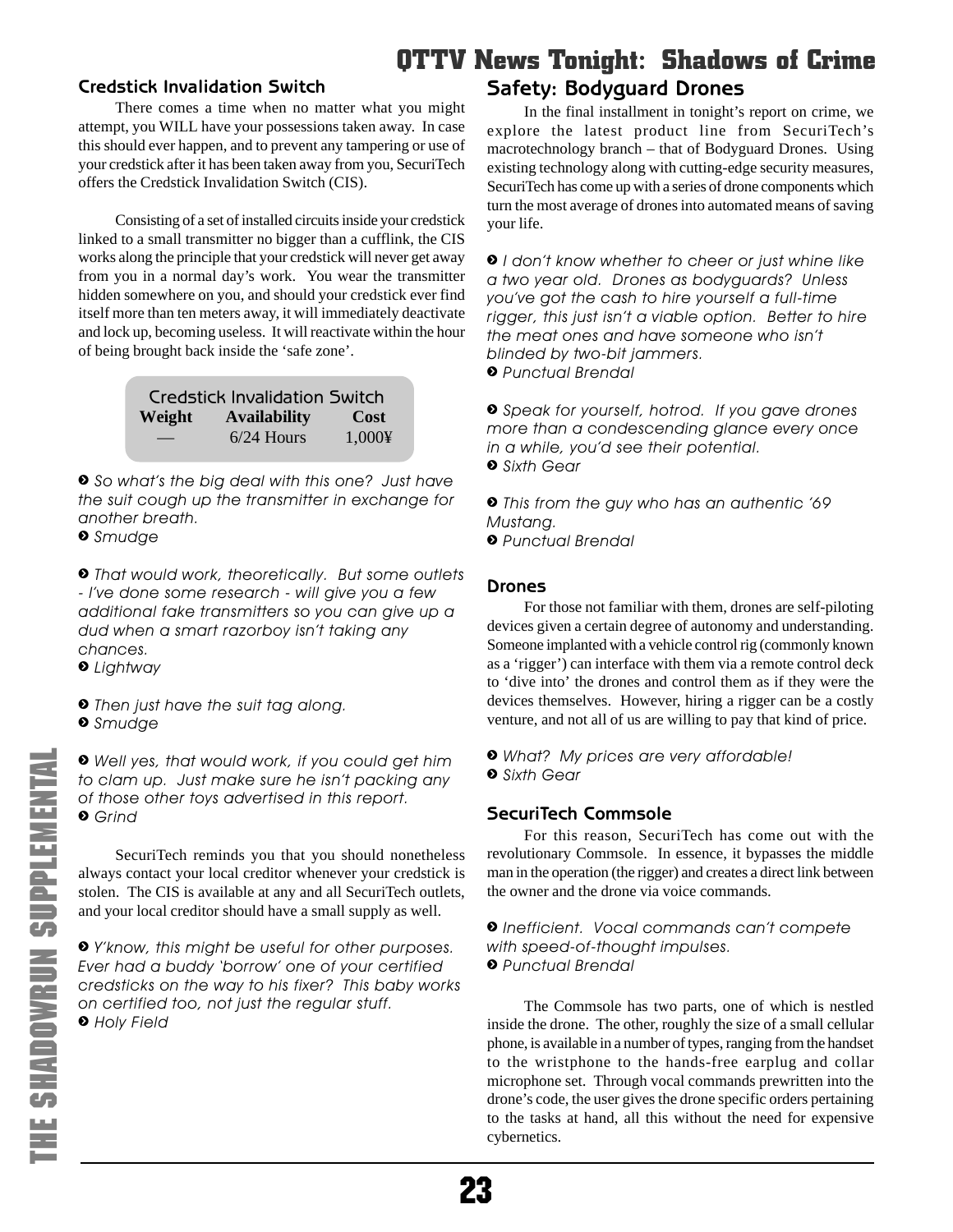<span id="page-23-0"></span>*» Unless someone happens to have spent an arm and a leg to get a secondary voice signature, in which case you're fair game. » Holy Field*

*» Wrong. Jump ahead to the next section and scan for yourself. » Lightway*

> Securitech Commsole (User end) **Weight Availability Cost** Always 1,100¥

| Securitech Commsole (Drone's end)   |                                             |                          |  |  |
|-------------------------------------|---------------------------------------------|--------------------------|--|--|
|                                     | Design Specifications                       |                          |  |  |
|                                     | <b>Design Cost CF Consumed</b>              | Load<br><b>Reduction</b> |  |  |
| 50                                  | 0.5                                         | $\mathbf{\Omega}$        |  |  |
| <b>Customization Specifications</b> |                                             |                          |  |  |
|                                     | <b>Parts Cost Availability Street Index</b> |                          |  |  |
| 5,000¥                              | $6/24$ Hours                                | $\mathcal{D}$            |  |  |
| <b>Base Time</b>                    | Skill – I                                   | <b>Target Number</b>     |  |  |
| 64 Hours –                          | Electronics B/R 8 - Sensors                 |                          |  |  |
| Equipment<br><b>Needed</b>          | CF<br>Consumed                              | Load<br><b>Reduction</b> |  |  |
| <b>Vehicle Facility</b>             | 1                                           |                          |  |  |

*Rules:* Jamming the Commsole is the same as jamming the drone's normal sensors; once done, a rigger may attempt to wrest control from the user through a Sensors roll against double the drone's Sensor rating. Any success means full control.

For other statistics for the users end of the Commsole, use the stats for a Celluar Phone.

### **Bodyguard Expert System**

A bodyguard's duty is often very complicated and complex, as it means covering all angles, examining every bystander, scanning for weapons and threats, and so on. For this reason, SecuriTech offers the Bodyguard Expert System (BES), a sophisticated add-on to the Remote Pilot Advanced Programming found in drones.

*» Once again, too much money for something that could just as easily be done by a meat body, at a fraction of the cost. » Punctual Brendal*

Consisting of a patented series of algorithms and some advanced interpretation software, the BES has access to a large database of knowledge and techniques related to the bodyguard profession (included in the BES). Depending on what command it is given, the BES directs the drone on what course of action is best to take and also keeps a lookout whenever no new commands are logged. The BES, working in concert with the Remote Pilot Advanced Programming and the user via Commsole, has all the capabilities of a well-trained bodyguard coupled with the deadliness and resistance of a drone.

*» Scary in theory, but don't put all your trust in an expert system. » Lightway*

| <b>Bodyquard Expert System</b> |                                            |                      |  |
|--------------------------------|--------------------------------------------|----------------------|--|
|                                | Design Specifications                      |                      |  |
| <b>Design Cost CF Consumed</b> |                                            | Load                 |  |
| 150                            | $\Omega$                                   | <b>Reduction</b>     |  |
|                                | <b>Customization Specifications</b>        |                      |  |
| <b>Parts Cost</b>              | <b>Street Index</b><br><b>Availability</b> |                      |  |
| 25,000¥                        | $8/24$ Hours                               | 3                    |  |
| <b>Base Time</b>               | Skill                                      | <b>Target Number</b> |  |
| 88 Hours                       | Computer B/R                               | 6                    |  |
| <b>Equipment</b>               | CF                                         | Load                 |  |
| <b>Needed</b>                  | <b>Consumed</b>                            | <b>Reduction</b>     |  |
| <b>Vehicle Facility</b>        | 0                                          |                      |  |

*Rules:* Treat the drone as a bodyguard with an Intelligence of 5; it will act in concord with user commands and of its own accord to do anything to protect the user. Even if jammed, it will not cause harm upon the registered user.

Though outright purchasing bodyguard drones can be fiscally dangerous, SecuriTech outlets offer many possibilities, such as renting one for a matter of days or weeks.

*» So busting that drone might serve two purposes; open up the way to Mr. Corp, and put him in deep fiscal drek at the same time. » Grind*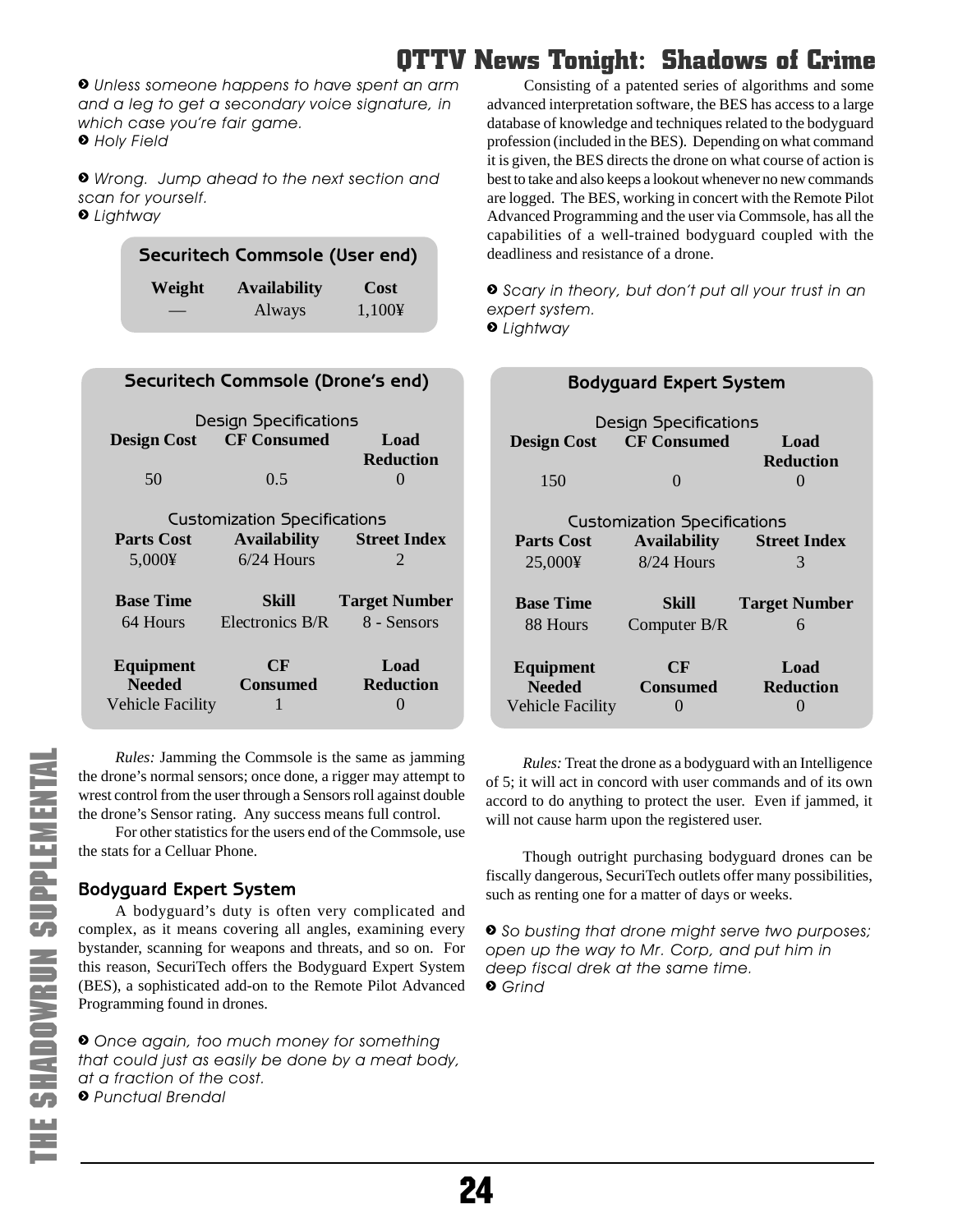#### <span id="page-24-0"></span>**Additional Accessories**

Other accessories not necessarily related to the bodyguard profession are available to drones. The first of these is a newlydeveloped ballistic gel that keeps its nonpenetrating kinetic properties even in minute amounts, which allows it to be loaded in packs and effectively act like shotgun rounds, knocking its target down by purely overbearing it from all sides. It also becomes useful in case it's difficult to pinpoint the exact origin of an attack.

*» Oh, now that's wholesome. Where'd that shot come from? Nevermind, let's just shoot everyone in sight.*

*» Smudge*

| Gel Shot Rounds (Per 10)            |                  |                     |
|-------------------------------------|------------------|---------------------|
| <b>Conceal</b>                      | <b>Damage</b>    | Weight              |
|                                     | $+1$ Level, Stun |                     |
| <b>Availability</b><br>$4/48$ Hours | Cost<br>100¥     | <b>Street Index</b> |

Another useful addition to a bodyguard drone is a pressurized gas dispenser which can vent off a large amount of stored gas (such as tear gas) into a given direction. It functions much like any other weapon and has the 'cone' effect of a shotgun, with the same 'choke' options (although a choke per se is not used). It has the same accuracy and range as the standard light pistol.

| <b>Gas Sprayer</b>                  |                |                   |                          |
|-------------------------------------|----------------|-------------------|--------------------------|
| <b>Conceal</b>                      | Ammo<br>20(c)  | Mode<br><b>SS</b> | <b>Damage</b><br>Per Gas |
| <b>Availability</b><br>$4/24$ Hours | Cost<br>1,500¥ |                   | <b>Street Index</b>      |

| Gas Ammo (Per 10 sprays)       |                         |                     |  |
|--------------------------------|-------------------------|---------------------|--|
| <b>Conceal</b>                 | <b>Damage</b>           | Weight              |  |
|                                | Per Gas                 |                     |  |
| <b>Availability</b><br>Per Gas | Cost<br>$10x$ dose cost | <b>Street Index</b> |  |

The final item portrayed here could be the one that saves your life; it consists of the aforementioned PANICBUTTON Shortcut, but mounted inside the drone and activated by a single, quick command.

- *» This is getting old. JAM IT.*
- *» Lightway*

*» Actually, a drone's communication systems are pretty much above the cut of the usual hand-held transmitter, so it might not be as easy to jam. » Sixth Gear*

| <b>Panicbutton Shortcut</b>         |                                                           |  |  |  |
|-------------------------------------|-----------------------------------------------------------|--|--|--|
| Design Specifications               |                                                           |  |  |  |
|                                     | Load<br><b>Reduction</b>                                  |  |  |  |
| 0.5                                 |                                                           |  |  |  |
| <b>Customization Specifications</b> |                                                           |  |  |  |
|                                     | <b>Availability</b> Street Index                          |  |  |  |
| $6/24$ Hours                        | $\mathcal{D}_{\cdot}$                                     |  |  |  |
| Skill                               | <b>Target Number</b>                                      |  |  |  |
| Electronics B/R                     | 8 - Sensors                                               |  |  |  |
| CF<br>Consumed<br>1                 | Load<br><b>Reduction</b>                                  |  |  |  |
|                                     | <b>Design Cost CF Consumed</b><br><b>Vehicle Facility</b> |  |  |  |

# **The Last Word**

All the measures exposed in tonight's installment of Shadows of Crime – Seattle's Dark Side cannot compensate for lack of judgment. The best way to remain safe is to stay alert, keep to public places and keep transit time to a minimum. Remember; you are our most important resource.

This concludes today's QTTV News report on gang warfare, as well as ways to protect yourself against it, in our continuing series Shadows of Crime – Seattle's Dark Side. Be there with us next Friday as we explore yet another down-anddirty aspect of city life our brave and faithful friends at Lone Star are working to eliminate!

*Brought to you by StarSight News Inc.*

*» The lastest word on this – guess who owns StarSight News. » Lightway*

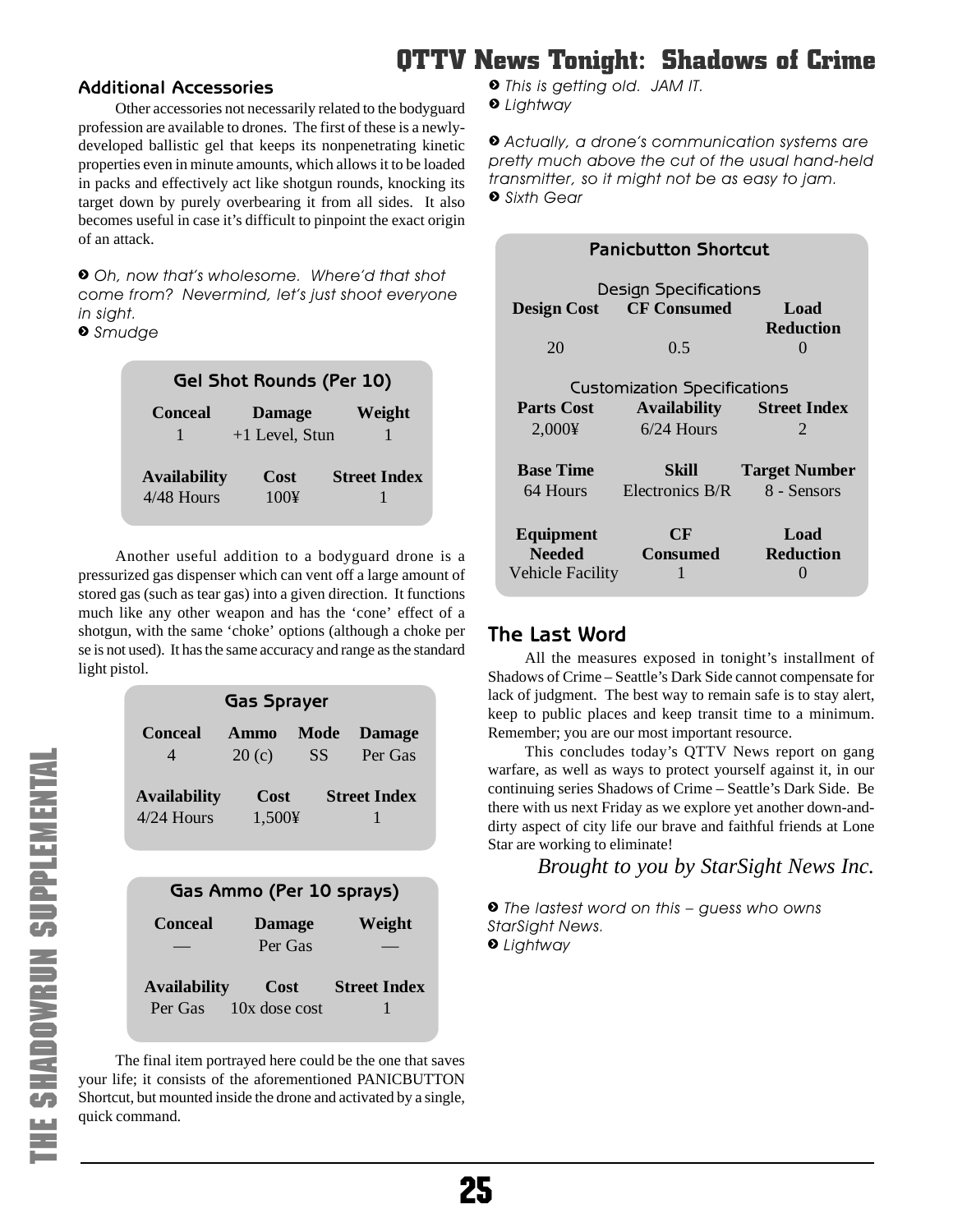# **SwiftOne Speaks by Brett Borger (swiftone@bigfoot.com)**

<span id="page-25-0"></span>Welcome to another installment of SwiftOne Speaks. In this issue, we see the slumbering giant of FASA's SR division awaken, with the corresponding girth of product releases. Third edition is gaining definition, and my respect. All reviews are as non-spoiler as I can get (for products with plots), and are rated on my 5 point scale. I give openly opinionated reviews, because even if you disagree with my opinions, that disagreement conveys information to you.

In addition, I will be expanding SwiftOne Speaks to include a short mention of future products. While the release schedule for third edition is ever-changing (Magic In the Shadows, covered this issue, was originally slated for sometime between November '98 and January '99, while the 3rd Edition Companion, also covered this issue, wasn't even mentioned until shortly before it was released), the expected release date for new books - and a brief description, is available on this page. As usual, the release dates are subject to change.

As always, I'm open to comments, suggestions, and criticisms.

### **SwiftOnes 5 Point Scale**

- 0 Burn it in winter to keep warm.
- 1 Avoid for your better health.
- 2 Read when you have nothing better, but borrow it.
- 3 Worth reading, but re-reading is questionable.
- 4 A solid, stable book.
- 5 Excellent material, certain to become a staple.

**0 1 2 3 4 5 The Ratings Bar**

The ratings bar is the new way of displaying the books rating - number with a black background is the rating for that product!

# **Future Releases**

The **Corporate Download** is intended to cover the megacorporations. A semi-replacement for Corporate Shadowfiles, it is supposed to not only cover the changes resulting in the change from the Big 8 to the Big 10 (11, if you count the Draco Foundation), but also to provide more directly useful information than Corporate Shadowfiles had. While Corporate Shadowfiles was an excellent insight on the economics and dirty tricks involved in corporations, it required a bit of brain exercise to be useful to a GM or player.

**Man and Machine** will be the next cyber-book, covering all the various ways you can replace your good old fashioned meat with chrome and optics. Still unanswered is if Man and Machine will provide a solid replacement for Bioware and Shadowtech. Shadowtech is still a first edition book, and well overdue for updating, and rumor has it that SR Line Developer Mike Mulvihill wants to redo the concept of Bioware in a more balanced fashion. Expect Man and Machine to replace Shadowtech and Cybertechnology.

**The Cannon Companion** will be the gun book, replacing and expanding Fields of Fire. Persistent rumors of a gun creation system similar to Rigger 2's vehicle creation system run rampant, but I'll remain skeptical until I see it, given that the Rigger 2 errata and Ship creation rules we were promised remain a promise only.

The **Year of the Comet** will be the next main plot line (as the Election was a plot line, and Mob War was a plot line), revolving around the return of Halley's Comet to a magically awakened Earth. This I look forward to greatly, as it will be the first book for 3rd edition that is completely original (as opposed to a replacement and expansion of obsolete material) as well as further development of the rich SR world.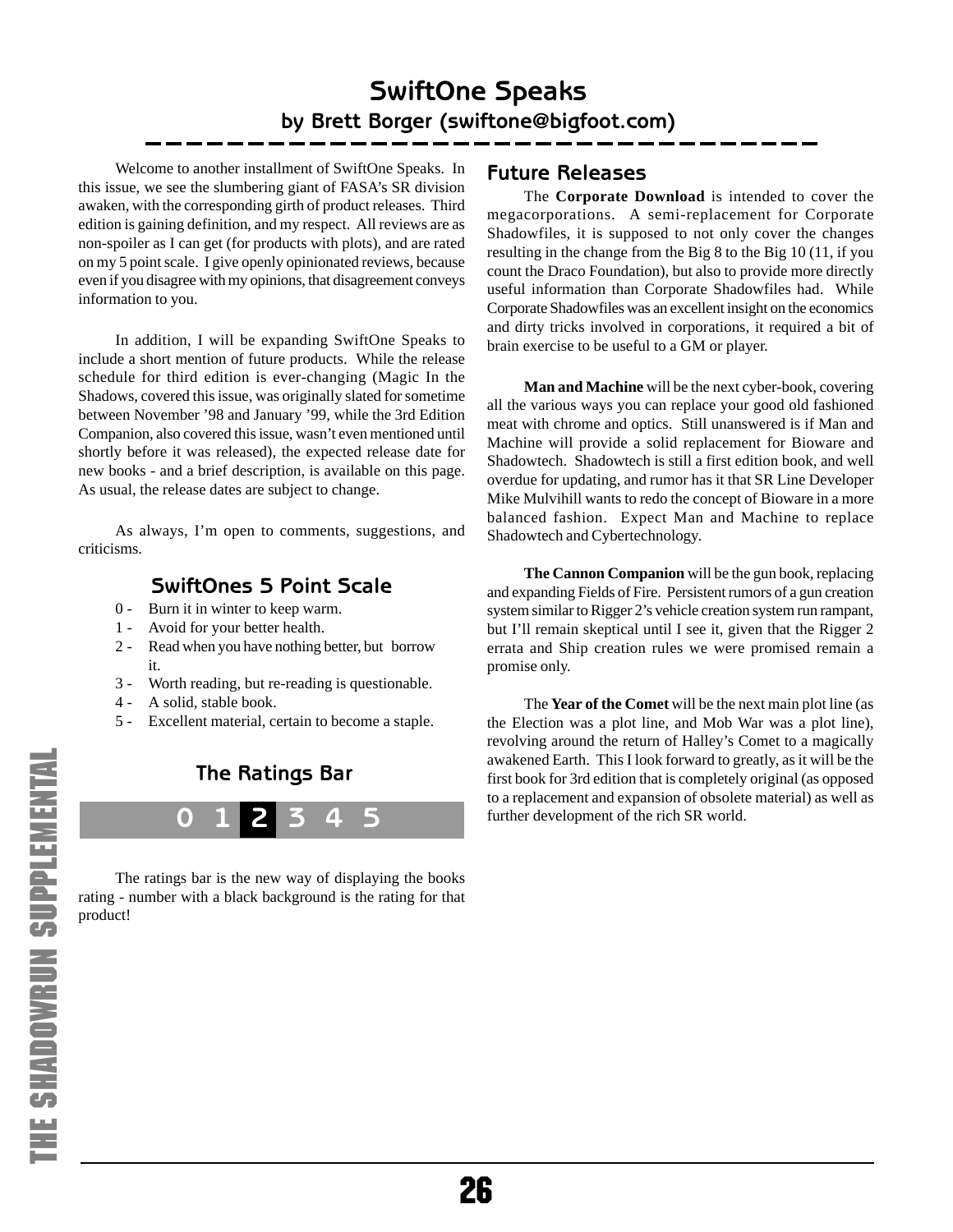<span id="page-26-0"></span>

When my local distributor finally got me my copy of The Terminus Experiment, I wasn't sure if I would love it or hate it. On the one hand, there was Jak Koke, who has always done a good job of having characters that learn and mature without becoming maudlin. On the other was Jak Koke's tendency to have the really high end characters. And of course, we have the co-author, Jonathan Bond, an unknown variable.

I read it, and I'm afraid to say my final conclusion was more towards the hate side. If you found Ryan Mercury of the Dragon Heart Saga or Argent of Run Hard, Die Fast too weak, take heart, because Martin De Vries is here to save your interest. For the rest of us, however, (or at least for me), De Vries, as a vampiric mage vampire hunter, is a little too powerful to allow us to identify with him. Add to this a weak plot line that sounds very threatening, but that is very weak if you start asking yourselves why the villains have the desires they do, and the book is simply not satisfying. Conclude it with some material about the speed and manner of vampiric infection that is contradictory to standard FASA fare, and it leaves me searching to reread 2XS to remind myself of how an SR novel should be written.

In defense of the book, De Vries is not truly the main character, just a central one. The main character is pretty much an average Jane, and the saving grace of the story. Her dilemmas and personal evolution were the driftwood my interest held on to while the ridiculously overwhelming story raged on around me.

It is impossible for me to say whether Jonathan Bond brought the story down or gave it what virtue it had, so I will not insult either author (further) by speculating. I would say, however, that if they could find a villain with a logically defendable goal, and main characters who don't cause redefinitions in the scale of a power chart, then the seeds of character development contained within this novel could blossom into a truly great story. The book ends with a clear opening for a possible sequel. I can only hope that if such a sequel is written that it is not just another power-bash fest between armies of powerful entities.



New Seattle is not a replacement for the Seattle Sourcebook. This is because they really had different goals. Where the Seattle Sourcebook detailed the streets, bars, and shops of Seattle, New Seattle talks about the neighborhoods and surrounding areas. You'll find few addresses in New Seattle, but a lot of information.

New Seattle is mainly a reprint, compiling information found in the two Native American Nations books, the Seattle Sourcebook, Tir Tairngire, California Free State, Lone Star, the Underworld Sourcebook, and Blood in the Boardroom, as well as giving a short update on events since Renraku Arcology Shutdown, all condensed to the essentials.

As a reference it is top notch, although not easy for quick in-the-middle-of-the-run lookups. New Seattle consists of different sections, covering the surrounding nations, the Shadowrun Seattle history, the different districts, local politics, the corporations, the underworld, and game rules.

New players will find it essential, giving them one-stopshopping for a horde of out-of-print and previously outdated materials. Old players will find it a little more convenient, but may balk at paying full price for almost nothing new.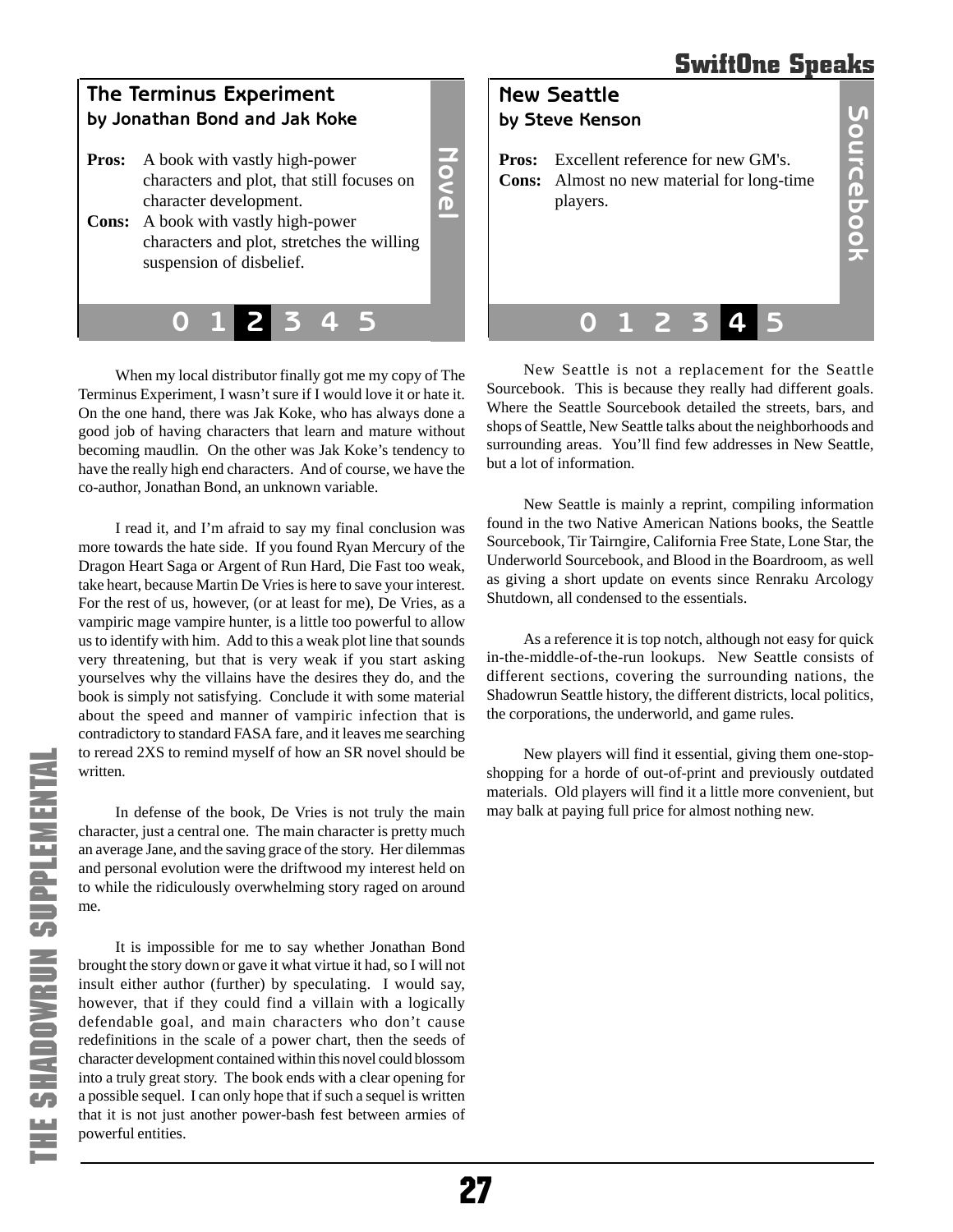# **SwiftOne Speaks**

<span id="page-27-0"></span>

When 2nd edition Shadowrun was released, I remember reading that 1st edition had been written with experienced gamers in mind, and that the 2nd edition was intended to revise the rules so that the average gamer, new as well as experienced, could understand them. 3rd edition Shadowrun clearly has a high priority of allowing new gamers to quickly and easily adopt Shadowrun.

This is a good goal, and as long as FASA continues to feed me interesting world developments, one that I approve of. First Run is part of that policy. It is intended to be for first time GM's and players, allowing them a chance to get used to the rules and character potentials. First Run consists of three adventures: Food Fight, Supernova, and Site of Desecration. Food Fight is taken from the 1st edition main book and updated to 3rd edition rules, and is intended almost entirely to be an introduction to the combat system. Supernova consists of a more complete adventure, and introduces player and GM to the series of changing scenes that make up an adventure. Site of Desecration is less linear than Supernova, allowing for some small additional freedom on the part of the players, so that players and GM can learn to relax and have fun.

Food Fight, while dear to the hearts of many an long-time runner, is a horrible first adventure in my opinion. Teaching the players to fight first means that that will be their first reaction for some time, leading to characters built around fighting. After training many a virgin role-player, it is my humble opinion that the best introduction is to drop them into a social adventure with minimal combat. They may fret for a bit, but soon they try something...and when it doesn't hurt, and works pretty much like a normal person in real-life would, they try more. Shortly, they understand role-playing. Food Fight \_is\_ a good introduction to the combat system, and First Run patiently and explicitly explains how things should work, but I would suggest running it AFTER Site of Desecration.

I do not recommend running anything after Supernova, because I wouldn't recommend that anyone run Supernova. The very first part of the adventure isn't bad at all, and First Run explains how fixers work, how the runners are hired and what terms can be expected. However, in very short order the players are facing one of the deadliest combat teams of the Shadowrun world, and later they end up face-to-face with one of the most powerful men of the Sixth World. Not only is it completely unrealistic that the characters should have this happen, it is also vastly unrealistic that they should survive, and if they do so, I doubt they will have the proper level of respect for the most powerful entities in the game when they faced them all down on their first or second run.

Site of Desecration is the best of the lot, if there is a best. It introduces smugglers and non-corp based running. It is also where First Run first fails to properly explain rules, as it represents an excellent opportunity to go into a detailed explanation of magic use in non-combat situations. It does not do so, however, and really is just a mediocre run that you can test the experience supposedly given to you in the other runs.

A set of adventures that take extra care to explain the rules is a great idea. First Run also did a fairly good job of that, although I think that magic, as one of the most confusing areas, could have used some more attention. The selection of runs, however, is horrible. On the other hand, any GM that massages these runs enough to correct the problems has gained valuable experience indeed.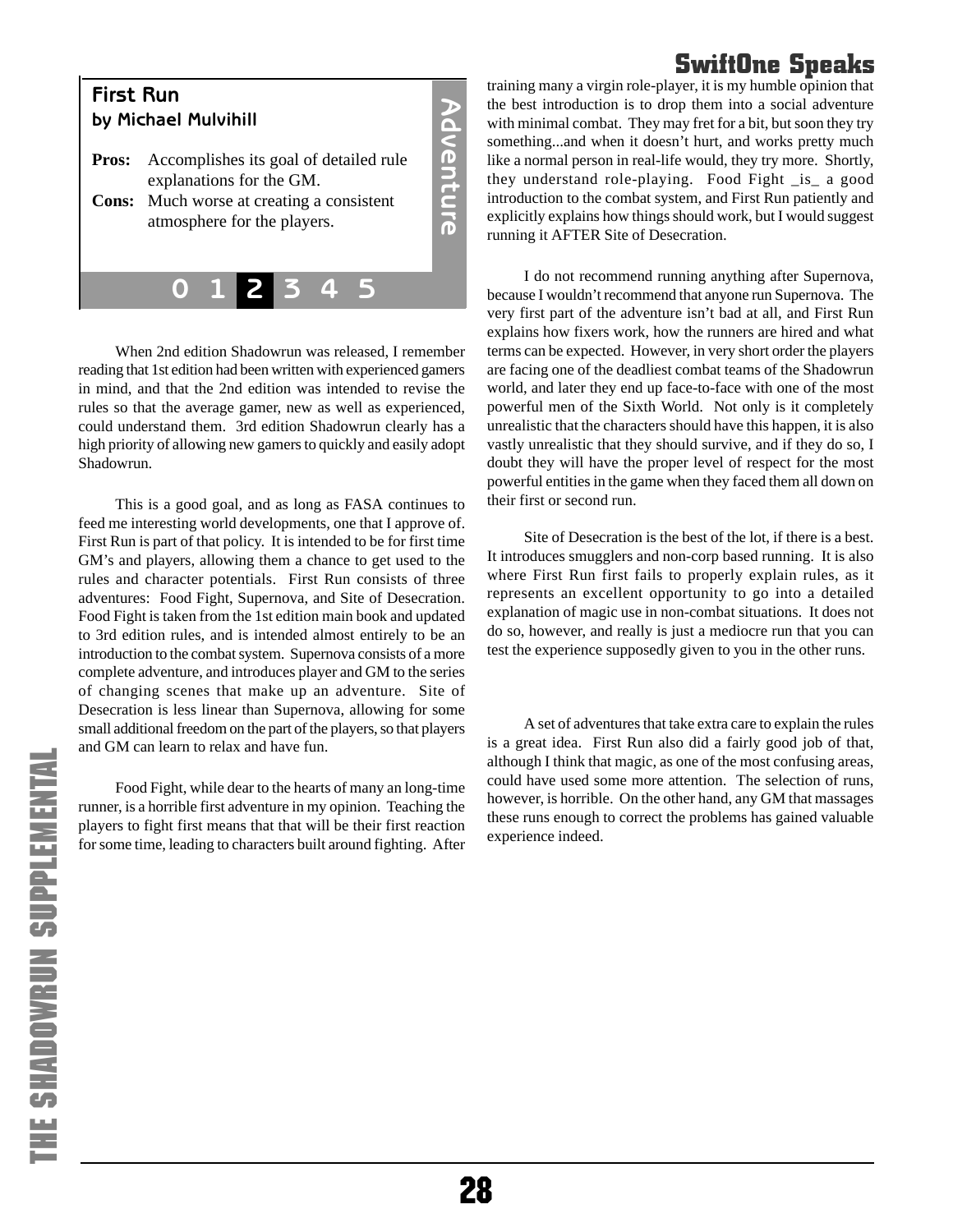# **SwiftOne Speaks**

<span id="page-28-0"></span>

When Technobabel was released, my review stated that Steve Kenson should stick to writing sourcebooks, because he made a much better sourcebook author than a novelist.

I hereby offer my public apology and retraction of that statement.

I still think he's a better sourcebook writer than a novelist, but that is now due more to my respect of his work in the SR magic system than my disdain for his writings. Where I found Technobabel to be disjointed, predictable, and unsatisfying, I found Crossroads to be refreshing, involving, and very satisfying. Mr. Kenson skillfully used the tools of a writer, such as foreshadowing, monologue, and dramatic irony, in an genre where I have become used to textbook examples (writing textbooks, in general, have examples that involve the subtlety of a hand grenade in an aquarium).

First, I must confess that I am very pleased with the main character, Talon. Talon is a mage. He is not vampiric, not a shape-shifter, not even trained by a dragon. He doesn't own 5 Fairlight Excaliburs, he isn't the greatest master of defensive spells on the planet. He is just a skilled mage. He \_is\_ associated with the power-rife Assets Inc., but almost immediately the plot becomes one that ignores Assets (with the exception of Jane-inthe-Box) entirely.

Second, the story doesn't revolve around his abilities. Magic is used only occasionally, and isn't always successful. Talon may very well be the best mage in the world, but he's a believable best.

Third, the opponents are powerful, but not so powerful as to make you doubt their existence, or the possibility of his victory as completely impossible.

Crossroads is a return to a good story. Too often SR authors replace characters and plot with gee-neato from powerful characters and entities.



First, some of you may have troubles getting this for a while, as FASA released it with the same FASA book number (#7905) as the original Companion (The ISBN Number is different though, 1-55560-380-7) so if your local distributor orders by the Company number, you will either have to point this out to them or wait for the supplies of the original Companion to run low.

When the original Companion came out, I was thrilled. I loved the point based creation system, and if I was less than enthused about the metahuman varients, I could deal with it. When 3rd Edition came out, though, the Companion wasn't worth much since the point system no longer worked. I returned to using the Priority system as given in the main book, and found that the changes wrought in the system by third edition corrected almost all of my previous complaints.

Now that I have the 3rd edition Companion, it has remain almost entirely unused, other than some basic playtesting for this review. Other than smoothing out the large jumps in Resources, the point-based system offers me little, and Edges and Flaws were too overused by my group with the original Companion for them to hold much appeal, although many of the outrageously abused ones have had their values altered. Happily, Otaku have found their way into the point system, although it points you to Virtual Realities 2.0 and Renraku Arcology Shutdown for rules. It was annoying that while they are reprinting all sorts of rules, they don't bother to compile the Otaku rules into a logical place.

Also included are Ghoul PCs, pretty much as found in Target:UCAS, the Edges and Flaws from Cyberpirates and Rigger2, and the Twenty Questions previously found in the 2nd edition main book. Shapeshifters undergo slight clarification, and there is a very nice additional section on dealing with common GM troubles, such as incorporating deckers into the group.

On the whole, the revised Companion is just an update of the original, with very little new material, but quite a bit of updated material. The new book is a must get if you find the original Companion essential, and useless if you found the original Companion useless. For anyone without experiences in the original Companion, I wouldn't recommend picking the new one up until you have a decent amount of experience with the system.